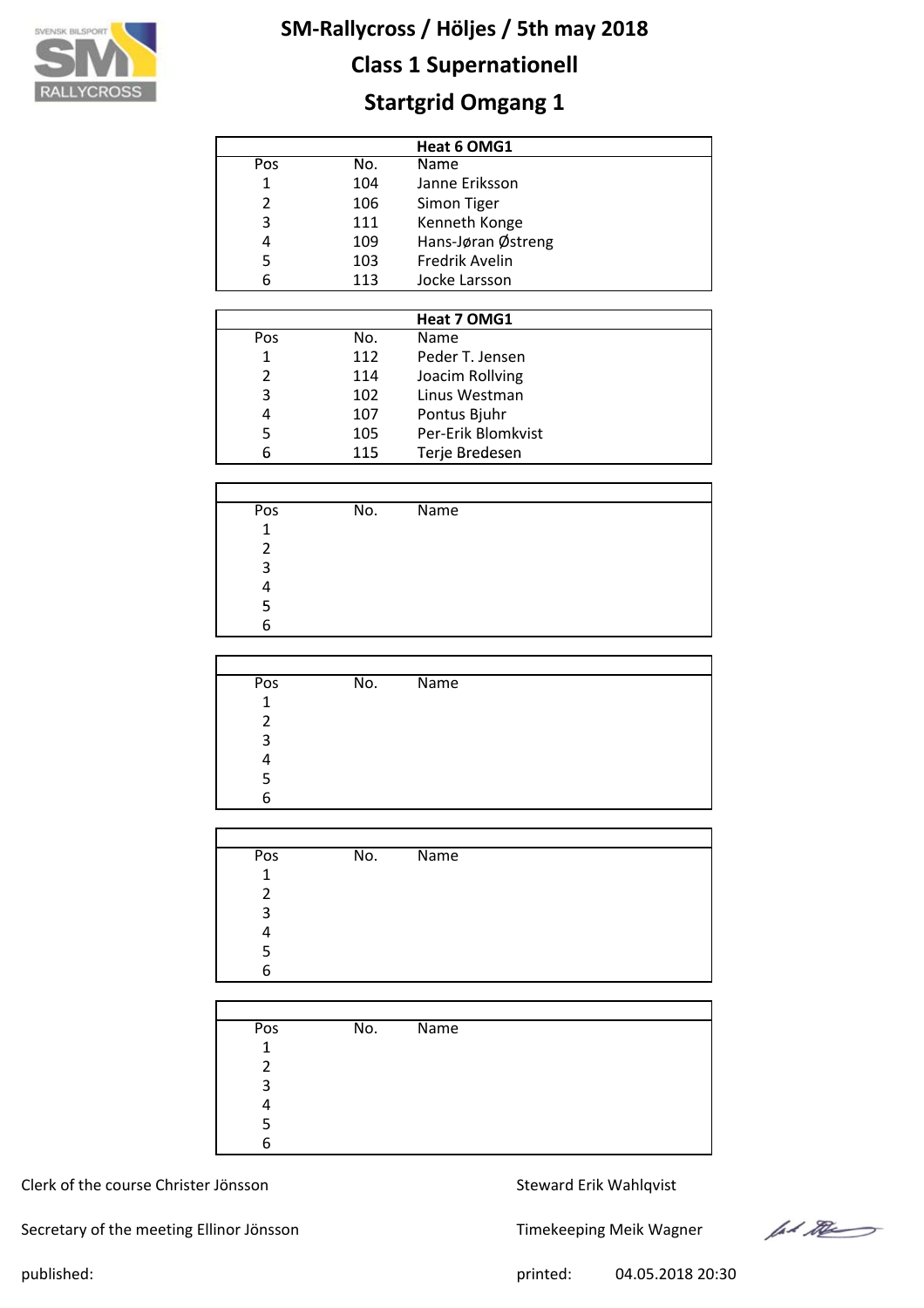



#### **Class 1**

**Free Practice** 

#### **Practice (4 Laps) started at 9:59:20**

#### **Höljes 1,210 Km 05.05.2018 10:15**

Pos 1 2 3 4 5 6 7 8 9 10 No. **Name**  102 109 103 113 105 107 106 104 112 114 **Linus Westman Hans-Jøran Østreng Fredrik Avelin Jocke Larsson Per-Erik Blomkvist Pontus Bjuhr Simon Tiger Janne Eriksson Peder T. Jensen Joacim Rollving**  Entrant Hans-Jøran Østreng Make Toyota Corolla BMW E30 Lexus IS200 Skoda Fabia RS 2 SWE-Västerås MS Volvo S40 Volvo S40 Volvo 240 BMW M Volvo 240 Ford Fiesta Nat./Club SWE-Piteå MS NOR-NMK Trøgstad SWE-MSK Hammaren SWE-MSK Hammaren SWE-Lycksele MK SWE-Kalix Motorklubb SWE-Finnskoga MK DEN-Give Auto Sport SWE-Västerås MS Laps 3 3 3 3 3 3 3 3 3 2 Best Tm 47.527 48.243 48.936 49.028 49.060 49.061 50.117 50.276 50.502 50.687 Diff In Lap 0.716 1.409 1.501 1.533 1.534 2.590 2.749 2.975 3.160 2 2 2 3 2 2 3 2 2 2 2nd Best 47.772 48.243 48.984 49.787 50.380 49.353 50.726 58.345 55.457

**Official Timing mwraceconsulting.com / camp-company.de Company of Company of Company of Company of Company of Company of Company of Company of Company of Company of Company of Company of Company of Company of Company of** 

Timekeeping M. Wagner:  $\mu$  Music Clerk of the course Christer Jönsson



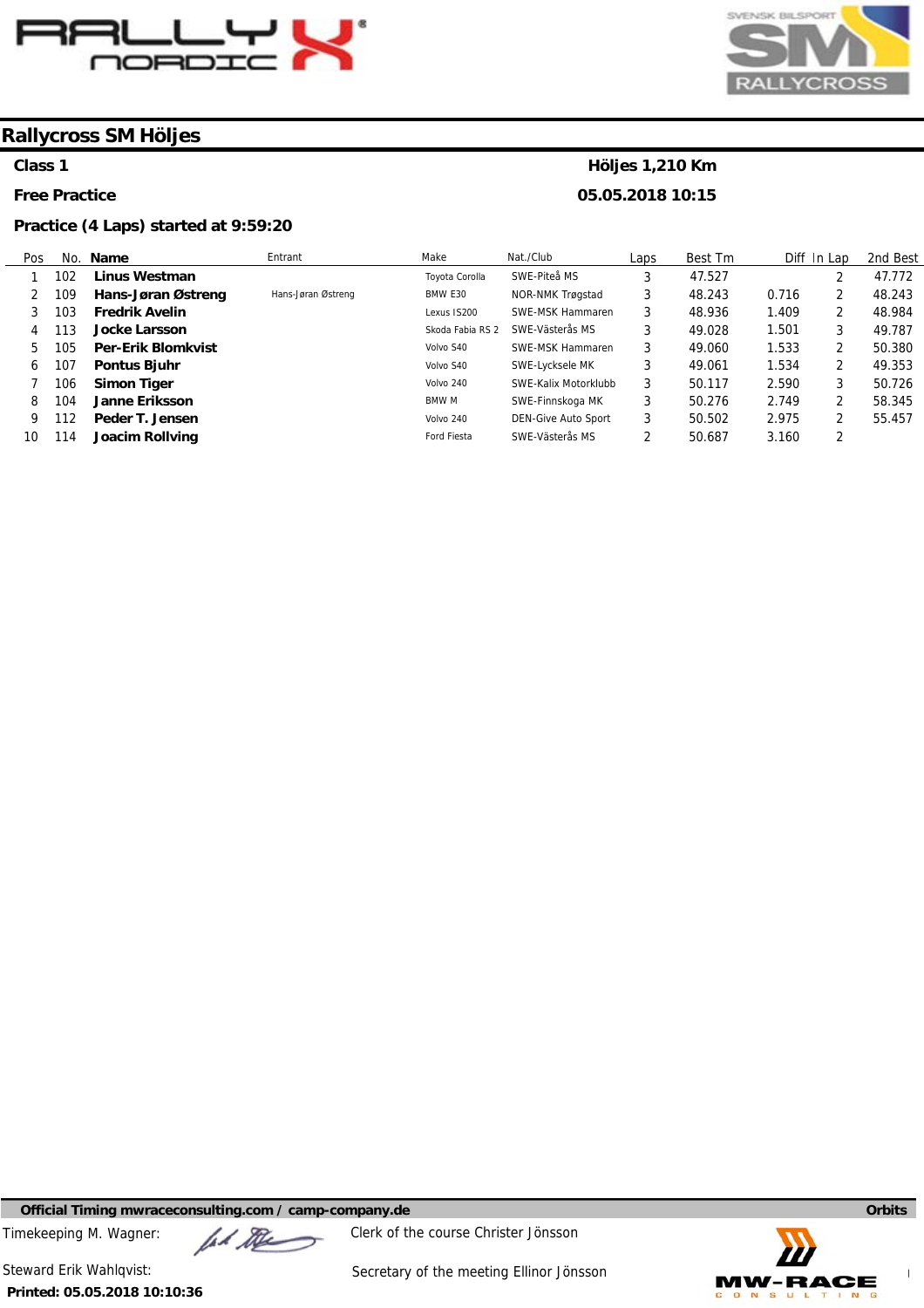



**Höljes 1,210 Km 05.05.2018 10:15** 

#### **Rallycross SM Höljes**

#### **Class 1**

**Free Practice** 

#### **Practice (4 Laps) started at 9:59:20**

| Lap                                   | Lap Tm                   | Diff     | <b>Time of Day</b> | Lap | Lap Tm | Diff | Time of Day | Lap | LapTm | Diff | Time of Day |
|---------------------------------------|--------------------------|----------|--------------------|-----|--------|------|-------------|-----|-------|------|-------------|
| (102) Linus Westman                   |                          |          |                    |     |        |      |             |     |       |      |             |
| 1                                     |                          |          | 10:07:12.847       |     |        |      |             |     |       |      |             |
| $\overline{a}$                        | 47.527                   |          | 10:08:00.374       |     |        |      |             |     |       |      |             |
| 3                                     | 47.772                   | $+0.245$ | 10:08:48.146       |     |        |      |             |     |       |      |             |
|                                       | (109) Hans-Jøran Østreng |          |                    |     |        |      |             |     |       |      |             |
| $\mathbf{1}$                          |                          |          | 10:00:32.557       |     |        |      |             |     |       |      |             |
| $\mathbf{2}$                          | 48.243                   |          | 10:01:20.800       |     |        |      |             |     |       |      |             |
| $\mathbf{3}$                          | 48.243                   |          | 10:02:09.043       |     |        |      |             |     |       |      |             |
| (103) Fredrik Avelin                  |                          |          |                    |     |        |      |             |     |       |      |             |
| $\mathbf{1}$                          |                          |          | 10:07:18.939       |     |        |      |             |     |       |      |             |
| $\overline{a}$                        | 48.936                   |          | 10:08:07.875       |     |        |      |             |     |       |      |             |
| $\mathsf 3$                           | 48.984                   | $+0.048$ | 10:08:56.859       |     |        |      |             |     |       |      |             |
| (113) Jocke Larsson                   |                          |          |                    |     |        |      |             |     |       |      |             |
| $\mathbf{1}$                          |                          |          | 10:00:55.470       |     |        |      |             |     |       |      |             |
| $\sqrt{2}$                            | 49.787                   | $+0.759$ | 10:01:45.257       |     |        |      |             |     |       |      |             |
| 3                                     | 49.028                   |          | 10:02:34.285       |     |        |      |             |     |       |      |             |
|                                       | (105) Per-Erik Blomkvist |          |                    |     |        |      |             |     |       |      |             |
| $\mathbf{1}$                          |                          |          | 10:07:33.467       |     |        |      |             |     |       |      |             |
| $\overline{\mathbf{c}}$               | 49.060                   |          | 10:08:22.527       |     |        |      |             |     |       |      |             |
| $\mathsf 3$                           | 50.380                   | $+1.320$ | 10:09:12.907       |     |        |      |             |     |       |      |             |
| (107) Pontus Bjuhr                    |                          |          |                    |     |        |      |             |     |       |      |             |
| 1                                     |                          |          | 10:00:26.870       |     |        |      |             |     |       |      |             |
| $\overline{a}$                        | 49.061                   |          | 10:01:15.931       |     |        |      |             |     |       |      |             |
| $\mathsf 3$                           | 49.353                   | $+0.292$ | 10:02:05.284       |     |        |      |             |     |       |      |             |
| (106) Simon Tiger                     |                          |          |                    |     |        |      |             |     |       |      |             |
| 1                                     |                          |          | 10:07:41.482       |     |        |      |             |     |       |      |             |
| $\sqrt{2}$                            | 50.726                   | $+0.609$ | 10:08:32.208       |     |        |      |             |     |       |      |             |
| $\mathbf 3$                           | 50.117                   |          | 10:09:22.325       |     |        |      |             |     |       |      |             |
| (104) Janne Eriksson                  |                          |          |                    |     |        |      |             |     |       |      |             |
| $\mathbf{1}$                          |                          |          | 10:07:28.254       |     |        |      |             |     |       |      |             |
| $\overline{\mathbf{c}}$               | 50.276                   |          | 10:08:18.530       |     |        |      |             |     |       |      |             |
| $\mathsf 3$                           | 58.345                   | $+8.069$ | 10:09:16.875       |     |        |      |             |     |       |      |             |
| (112) Peder T. Jensen                 |                          |          |                    |     |        |      |             |     |       |      |             |
| 1                                     |                          |          | 10:00:44.700       |     |        |      |             |     |       |      |             |
| $\overline{\mathbf{c}}$               | 50.502                   |          | 10:01:35.202       |     |        |      |             |     |       |      |             |
| $\mathsf 3$                           | 55.457                   | $+4.955$ | 10:02:30.659       |     |        |      |             |     |       |      |             |
|                                       |                          |          |                    |     |        |      |             |     |       |      |             |
| (114) Joacim Rollving<br>$\mathbf{1}$ |                          |          | 10:01:00.368       |     |        |      |             |     |       |      |             |
| $\overline{2}$                        | 50.687                   |          | 10:01:51.055       |     |        |      |             |     |       |      |             |
|                                       |                          |          |                    |     |        |      |             |     |       |      |             |
|                                       |                          |          |                    |     |        |      |             |     |       |      |             |
|                                       |                          |          |                    |     |        |      |             |     |       |      |             |
|                                       |                          |          |                    |     |        |      |             |     |       |      |             |
|                                       |                          |          |                    |     |        |      |             |     |       |      |             |
|                                       |                          |          |                    |     |        |      |             |     |       |      |             |
|                                       |                          |          |                    |     |        |      |             |     |       |      |             |
|                                       |                          |          |                    |     |        |      |             |     |       |      |             |
|                                       |                          |          |                    |     |        |      |             |     |       |      |             |
|                                       |                          |          |                    |     |        |      |             |     |       |      |             |
|                                       |                          |          |                    |     |        |      |             |     |       |      |             |
|                                       |                          |          |                    |     |        |      |             |     |       |      |             |
|                                       |                          |          |                    |     |        |      |             |     |       |      |             |

**Official Timing mwraceconsulting.com / camp-company.de Orbits <b>Company** and **Company** and **Company** and **Company** and **Company** and **Company** and **Company** and **Company** and **Company** and **Company** and **Company** and **Co** 

Timekeeping M. Wagner:  $\mathbb{Z}$   $\mathbb{Z}$  Clerk of the course Christer Jönsson



**Printed: 05.05.2018 10:10:53**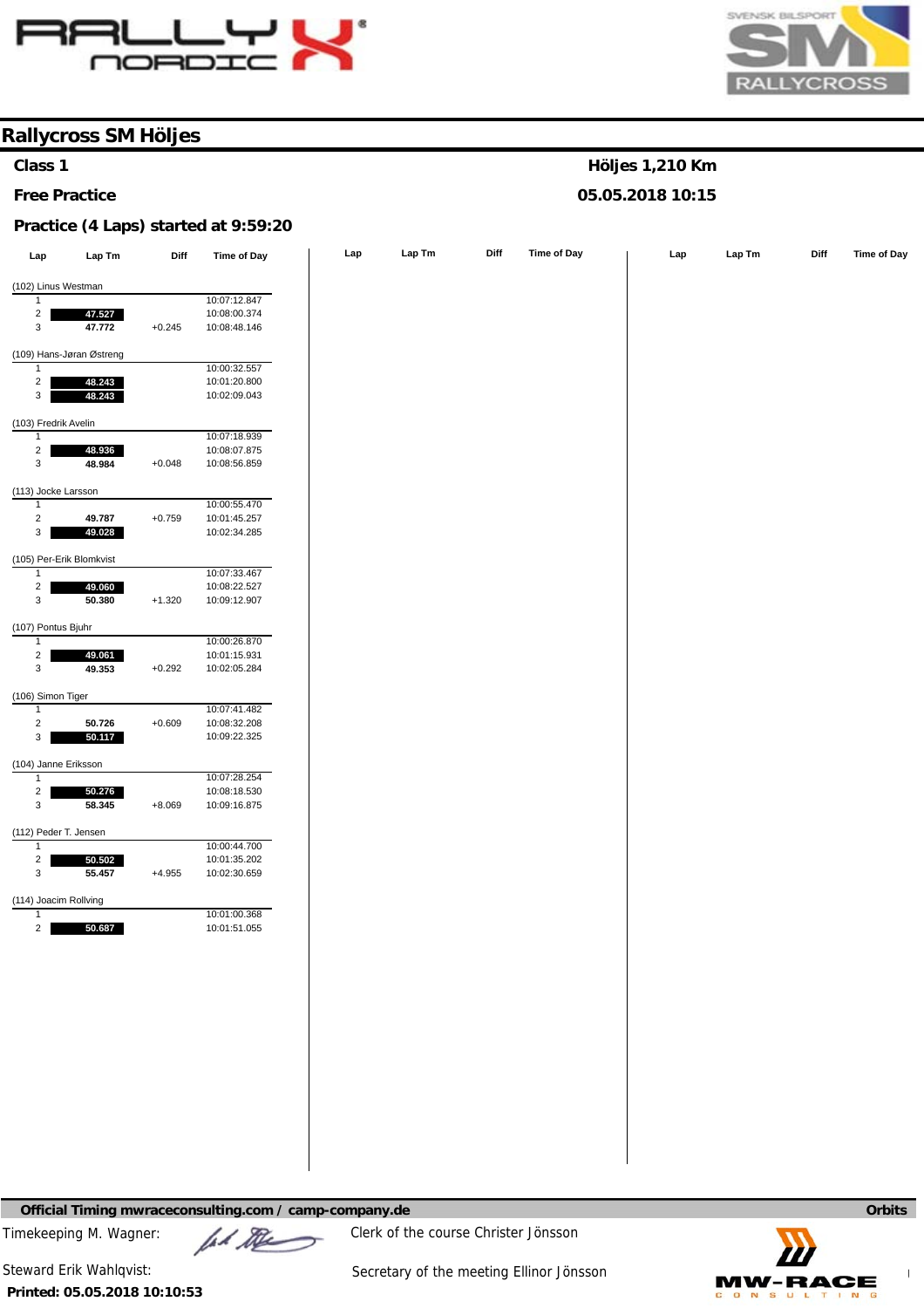



#### **Class 1**

**Free practice2** 

#### **Practice started at 10:23:33**

#### **Höljes 1,210 Km 05.05.2018 10:30**

Pos 1 2 3 4 5 6 7 No. **Name**  102 103 105 113 106 112 111 **Linus Westman Fredrik Avelin Per-Erik Blomkvist Jocke Larsson Simon Tiger Peder T. Jensen Kenneth Konge**  Entrant Kenneth Konge Make Toyota Corolla Lexus IS200 Volvo S40 Skoda Fabia RS 2 SWE-Västerås MS Volvo 240 Volvo 240 BMW E36 M3 Nat./Club SWE-Piteå MS SWE-MSK Hammaren SWE-MSK Hammaren SWE-Kalix Motorklubb DEN-Give Auto Sport DEN-MNJ Laps 2 2 2 2 5 2 2 Best Tm 47.302 47.842 48.470 48.562 49.273 49.696 49.726 Diff In Lap 0.540 1.168 1.260 1.971 2.394 2.424 2 1 1 1 5 1 1 2nd Best 47.633 48.025 49.287 48.948 49.575 54.402 54.684

**Official Timing mwraceconsulting.com / camp-company.de Company of Company of Company of Company of Company of Company of Company of Company of Company of Company of Company of Company of Company of Company of Company of** 

Timekeeping M. Wagner:  $\mu$  Music Clerk of the course Christer Jönsson



**Printed: 05.05.2018 10:46:56**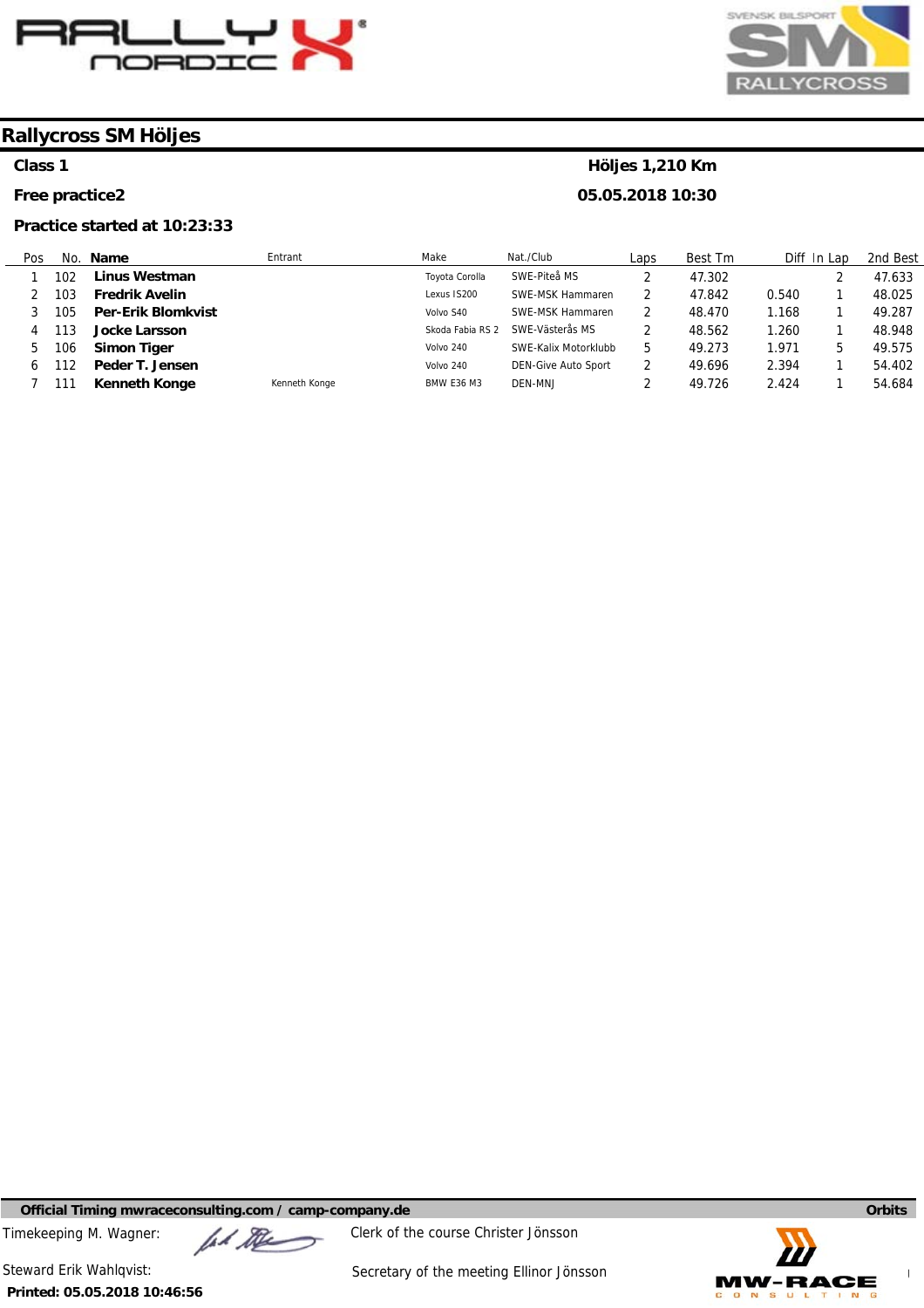



**Höljes 1,210 Km 05.05.2018 10:30** 

### **Rallycross SM Höljes**

#### **Class 1**

#### **Free practice2**

#### **Practice started at 10:23:33**

| Lap                  | $\ensuremath{\mathsf{Lap}}\xspace\, \ensuremath{\mathsf{Tm}}\xspace$ | Diff                   | Time of Day                  | Lap | Lap Tm | Diff | Time of Day | Lap | Lap Tm | Diff | Time of Day |
|----------------------|----------------------------------------------------------------------|------------------------|------------------------------|-----|--------|------|-------------|-----|--------|------|-------------|
|                      | (102) Linus Westman                                                  |                        |                              |     |        |      |             |     |        |      |             |
| $\mathbf{1}$         | 47.633                                                               | $+0.331$               | 10:33:35.276                 |     |        |      |             |     |        |      |             |
| $\overline{2}$       | 47.302                                                               |                        | 10:34:22.578                 |     |        |      |             |     |        |      |             |
| (103) Fredrik Avelin |                                                                      |                        |                              |     |        |      |             |     |        |      |             |
| $\mathbf{1}$         | 47.842                                                               |                        | 10:33:21.358                 |     |        |      |             |     |        |      |             |
| $\overline{2}$       | 48.025                                                               | $+0.183$               | 10:34:09.383                 |     |        |      |             |     |        |      |             |
|                      | (105) Per-Erik Blomkvist                                             |                        |                              |     |        |      |             |     |        |      |             |
| $\mathbf{1}$         | 48.470                                                               |                        | 10:25:40.323<br>10:26:29.610 |     |        |      |             |     |        |      |             |
| $\overline{2}$       | 49.287                                                               | $+0.817$               |                              |     |        |      |             |     |        |      |             |
| (113) Jocke Larsson  |                                                                      |                        |                              |     |        |      |             |     |        |      |             |
| $\mathbf{1}$         | 48.562                                                               |                        | 10:33:18.087                 |     |        |      |             |     |        |      |             |
| $\sqrt{2}$           | 48.948                                                               | $+0.386$               | 10:34:07.035                 |     |        |      |             |     |        |      |             |
| (106) Simon Tiger    |                                                                      |                        |                              |     |        |      |             |     |        |      |             |
| $\mathbf{1}$         | 49.575                                                               | $+0.302$               | 10:25:34.670                 |     |        |      |             |     |        |      |             |
| $\sqrt{2}$           | 49.729                                                               | $+0.456$               | 10:26:24.399                 |     |        |      |             |     |        |      |             |
| 3<br>$\overline{4}$  | 18:28.945                                                            | +17:39.672<br>$+0.412$ | 10:44:53.344<br>10:45:43.029 |     |        |      |             |     |        |      |             |
| $5\phantom{.0}$      | 49.685<br>49.273                                                     |                        | 10:46:32.302                 |     |        |      |             |     |        |      |             |
|                      |                                                                      |                        |                              |     |        |      |             |     |        |      |             |
|                      | (112) Peder T. Jensen                                                |                        |                              |     |        |      |             |     |        |      |             |
| $\mathbf{1}$         | 49.696                                                               |                        | 10:37:54.268                 |     |        |      |             |     |        |      |             |
| $\overline{2}$       | 54.402                                                               | $+4.706$               | 10:38:48.670                 |     |        |      |             |     |        |      |             |
| $\mathbf{1}$         | (111) Kenneth Konge<br>49.726                                        |                        | 10:25:24.524                 |     |        |      |             |     |        |      |             |
| $\sqrt{2}$           | 54.684                                                               | $+4.958$               | 10:26:19.208                 |     |        |      |             |     |        |      |             |
|                      |                                                                      |                        |                              |     |        |      |             |     |        |      |             |
|                      |                                                                      |                        |                              |     |        |      |             |     |        |      |             |

**Official Timing mwraceconsulting.com / camp-company.de Company of Company of Company of Company of Company of Company of Company of Company of Company of Company of Company of Company of Company of Company of Company of** 

Timekeeping M. Wagner:  $\mathbb{Z}$   $\mathbb{Z}$  Clerk of the course Christer Jönsson



**Printed: 05.05.2018 10:47:18**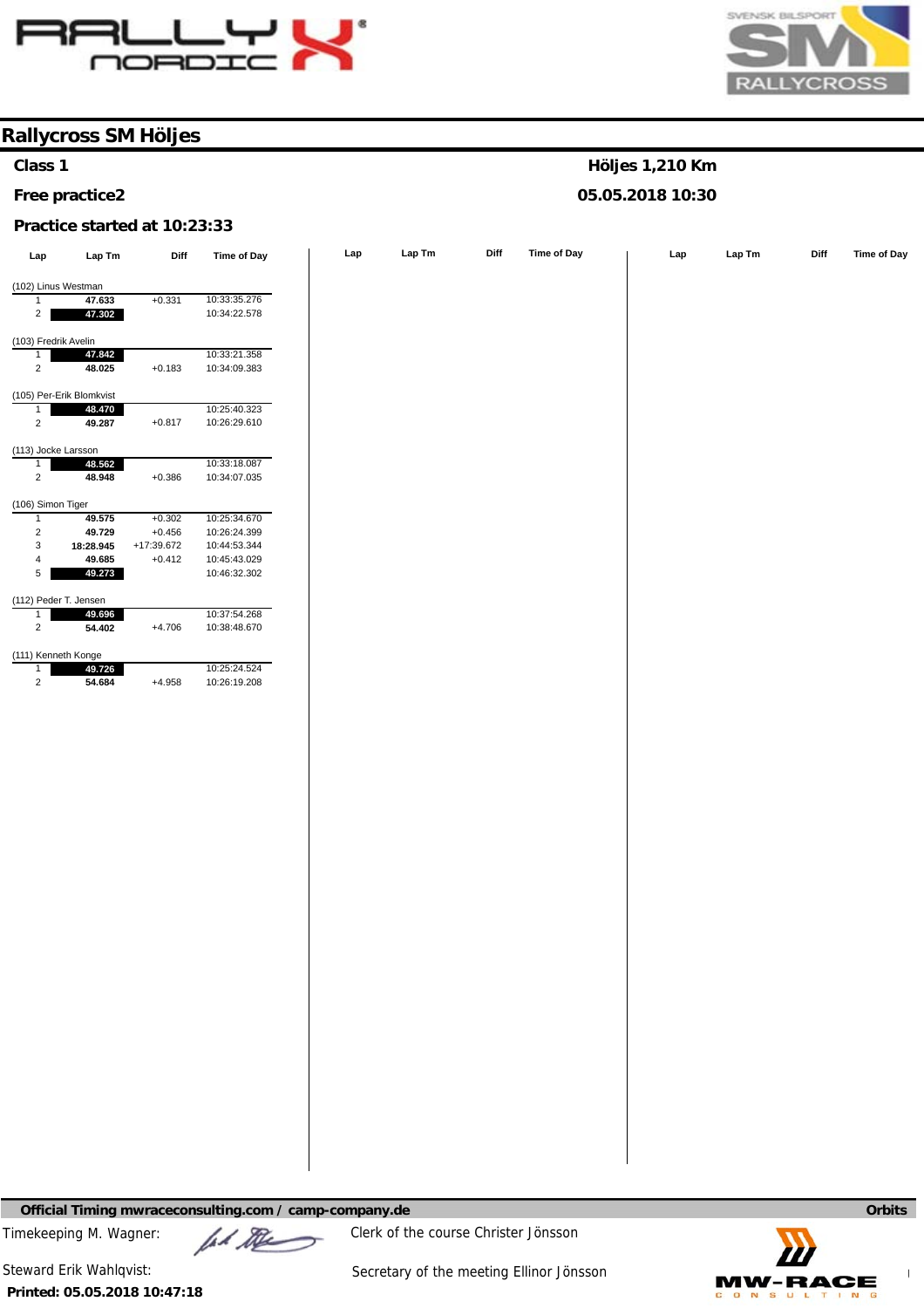



#### **Class 1**

#### **Heat 6 OMG1**

#### **Race (4 Laps) started at 11:35:38**

#### **Höljes 1,210 Km**

**05.05.2018 11:30** 

| Pos        | No. | Name                  | Entrant            | Make              | Nat./Club            | Total<br>Tm | Laps | Diff       | Best Tm | $Ø$ km/h |
|------------|-----|-----------------------|--------------------|-------------------|----------------------|-------------|------|------------|---------|----------|
|            | 109 | Hans-Jøran Østreng    | Hans-Jøran Østreng | BMW E30           | SWE-NMK Trøgstad     | 3:19.582    |      |            | 47.455  | 87,302   |
|            | 103 | <b>Fredrik Avelin</b> |                    | Lexus IS200       | SWE-MSK Hammaren     | 3:21.675    |      | 2.093      | 48.782  | 86.396   |
|            | 113 | <b>Jocke Larsson</b>  |                    | Skoda Fabia RS 2  | SWE-Västerås MS      | 3:27.161    |      | 7.579      | 48.805  | 84,108   |
|            | 104 | <b>Janne Eriksson</b> |                    | <b>BMW M</b>      | SWE-Finnskoga MK     | 3:30.298    |      | 10.716     | 49.593  | 82.854   |
|            | 111 | Kenneth Konge         | Kenneth Konge      | <b>BMW E36 M3</b> | SWE-MNJ              | 3:31.973    |      | 12.391     | 49.698  | 82.199   |
| <b>DNF</b> | 106 | Simon Tiger           |                    | Volvo 240         | SWE-Kalix Motorklubb | 1:41.071    |      | <b>DNF</b> | 49.063  | 86.197   |

| <b>Margin of Victory</b>     | Ø km/h                                                 | Best Lap Tm                              | km/h   | Best Lap by              |               |
|------------------------------|--------------------------------------------------------|------------------------------------------|--------|--------------------------|---------------|
| 2.093                        | 87.302                                                 | 47.455                                   | 91.792 | 109 - Hans-Jøran Østreng |               |
|                              | Official Timing mwraceconsulting.com / camp-company.de |                                          |        |                          | <b>Orbits</b> |
| Timekeeping M. Wagner:       | ad the                                                 | Clerk of the course Christer Jönsson     |        | W                        |               |
| Steward Erik Wahlgvist:      |                                                        | Secretary of the meeting Ellinor Jönsson |        | <b>MW-RACE</b>           |               |
| Printed: 05.05.2018 11:40:21 |                                                        |                                          |        |                          |               |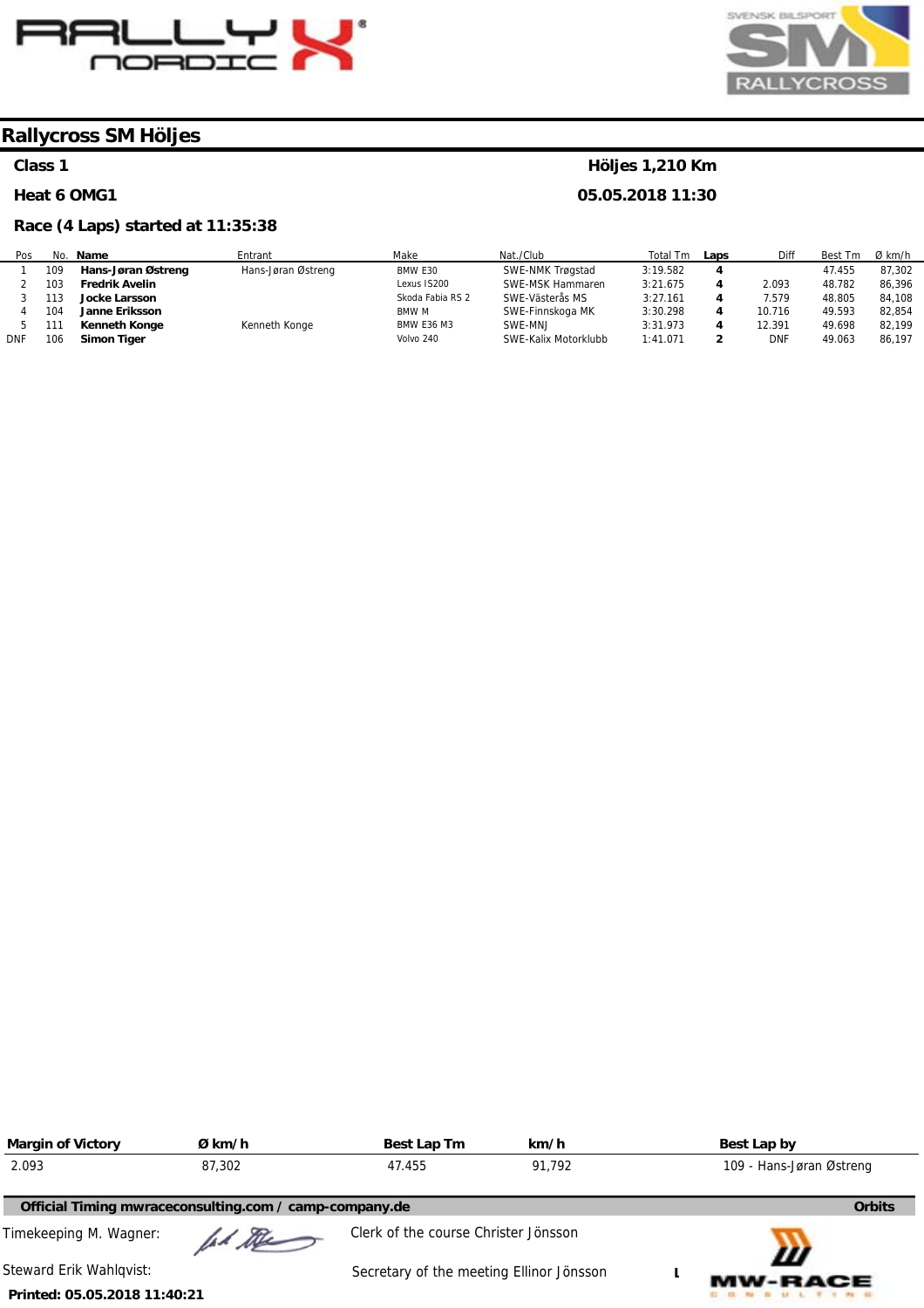



#### **Class 1**

#### **Heat 7 OMG1**

#### **Race (4 Laps) started at 11:41:46**

| Pos            |     | No. Name                  | Entrant | Make           | Nat./Club           | Total Tm | Laps | <b>Diff</b> | Best Tm | Ø km/h                   |
|----------------|-----|---------------------------|---------|----------------|---------------------|----------|------|-------------|---------|--------------------------|
|                | 102 | <b>Linus Westman</b>      |         | Toyota Corolla | SWE-Piteå MS        | 3:21.043 | 4    |             | 47.708  | 86,668                   |
|                | 114 | Joacim Rollving           |         | Ford Fiesta    | SWE-Västerås MS     | 3:22.173 | 4    | .130،       | 47.838  | 86,184                   |
|                | 107 | Pontus Bjuhr              |         | Volvo S40      | SWE-Lycksele MK     | 3:23.492 | 4    | 2.449       | 47.796  | 85,625                   |
|                | 12  | Peder T. Jensen           |         | Volvo 240      | SWE-Give Auto Sport | 3:24.692 | 4    | 3.649       | 48.665  | 85.123                   |
|                | 105 | <b>Per-Erik Blomkvist</b> |         | Volvo S40      | SWE-MSK Hammaren    | 1:47.430 |      | 2 Laps      | 49.132  | 81,095                   |
| Not classified |     |                           |         |                |                     |          |      |             |         |                          |
| <b>DNS</b>     | 115 | Terje Bredesen            |         | Volvo 240      | Kna Solor MS        |          |      | <b>DNS</b>  |         | $\overline{\phantom{a}}$ |

| <b>Margin of Victory</b>     | Ø km/h                                                 | Best Lap Tm                              | km/h | Best Lap by         |
|------------------------------|--------------------------------------------------------|------------------------------------------|------|---------------------|
| 1.130                        | 47.708<br>91,305<br>86,668                             |                                          |      | 102 - Linus Westman |
|                              | Official Timing mwraceconsulting.com / camp-company.de |                                          |      | <b>Orbits</b>       |
| Timekeeping M. Wagner:       | ad the                                                 | Clerk of the course Christer Jönsson     |      |                     |
| Steward Erik Wahlqvist:      |                                                        | Secretary of the meeting Ellinor Jönsson |      | Ш<br><b>MW-RACE</b> |
| Printed: 05.05.2018 11:45:31 |                                                        |                                          |      |                     |

#### **Höljes 1,210 Km**

**05.05.2018 11:36**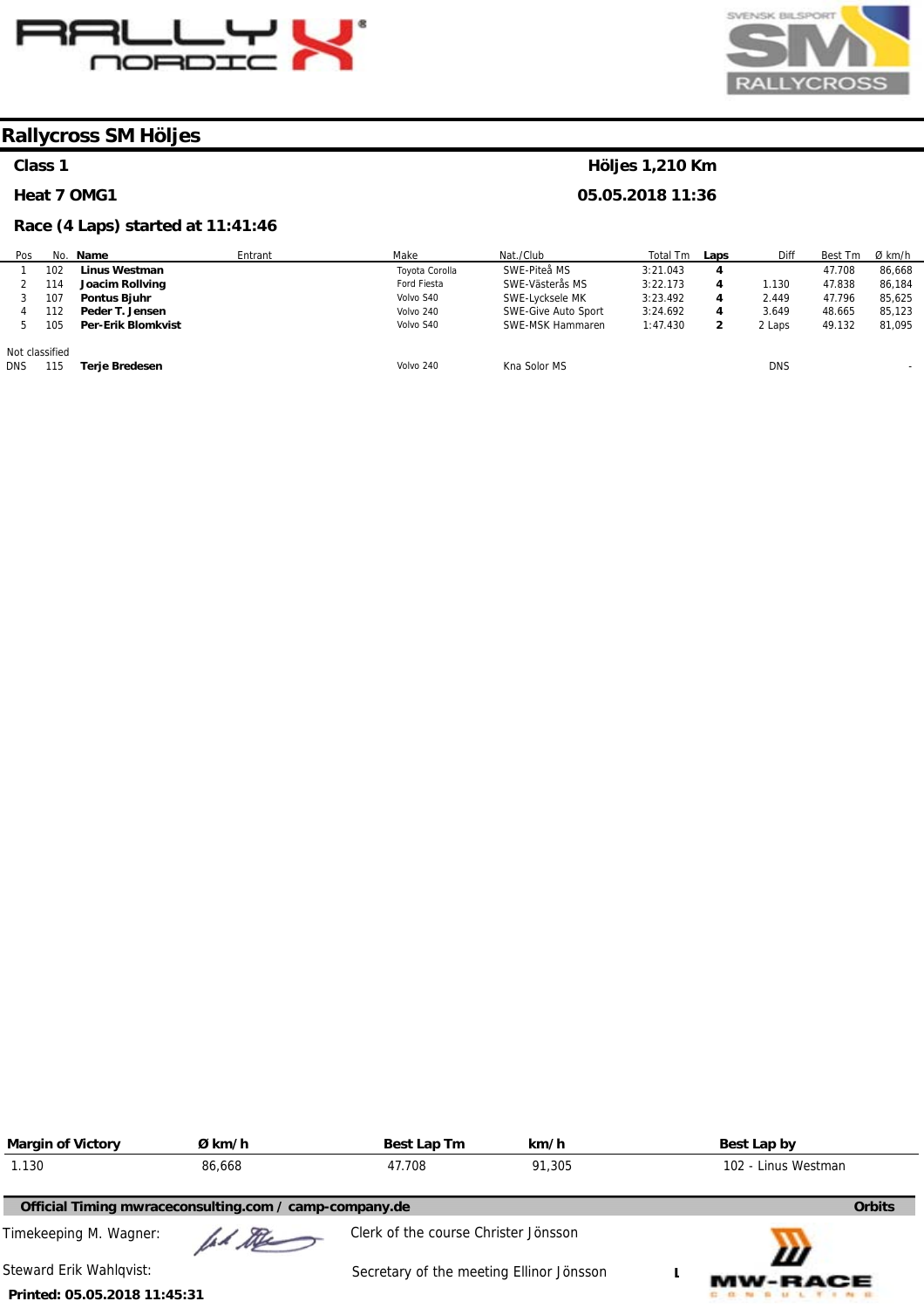

## **SM‐Rallycross / Höljes / 5th may 2018 Results Omgang 1 Class 1 Supernationell**

| Pos            | No.      | <b>Driver</b>      | Club                       | Total Tm.  | Diff                     | Lap1   | Lap <sub>2</sub> | Lap <sub>3</sub> | Lap <sub>4</sub> | Pts.           |
|----------------|----------|--------------------|----------------------------|------------|--------------------------|--------|------------------|------------------|------------------|----------------|
|                |          | Entrant            | Car                        |            |                          |        |                  |                  |                  |                |
| $\mathbf{1}$   | 109      | Hans-Jøran Østreng | SWE-NMK Trøgstad           | 3:19.582   | $\blacksquare$           | 55,991 | 48,155           | 47,981           | 47,455           | $\mathbf{1}$   |
|                |          | Hans-Jøran Østreng | BMW E30                    |            |                          |        |                  |                  |                  |                |
| $\overline{2}$ | 102      | Linus Westman      | SWE-Piteå MS               | 3:21.043   | 1.461                    | 53,989 | 51,437           | 47,708           | 47,909           | $\overline{2}$ |
|                |          |                    | Toyota Corolla             |            |                          |        |                  |                  |                  |                |
| 3              | 103      | Fredrik Avelin     | <b>SWE-MSK Hammaren</b>    | 3:21.675   | 2.093                    | 52,424 | 49,241           | 48,782           | 51,228           | 3              |
|                |          |                    | Lexus IS200                |            |                          |        |                  |                  |                  |                |
| 4              | 114      | Joacim Rollving    | SWE-Västerås MS            | 3:22.173   | 2.591                    | 57,259 | 49,087           | 47,838           | 47,989           | 4              |
|                |          |                    | <b>Ford Fiesta</b>         |            |                          |        |                  |                  |                  |                |
|                | 5<br>107 | Pontus Bjuhr       | SWE-Lycksele MK            | 3:23.492   | 3.910                    | 54,559 | 47,796           | 52,688           | 48,449           | 5              |
|                |          |                    | Volvo S40                  |            |                          |        |                  |                  |                  |                |
| 6              | 112      | Peder T. Jensen    | <b>SWE-Give Auto Sport</b> | 3:24.692   | 5.110                    | 52,673 | 48,665           | 49,984           | 53,370           | 6              |
|                |          |                    | Volvo 240                  |            |                          |        |                  |                  |                  |                |
| $\overline{7}$ | 113      | Jocke Larsson      | SWE-Västerås MS            | 3:27.161   | 7.579                    | 55,291 | 53,989           | 49,076           | 48,805           | 7              |
|                |          |                    | Skoda Fabia RS 2           |            |                          |        |                  |                  |                  |                |
| 8              | 104      | Janne Eriksson     | SWE-Finnskoga MK           | 3:30.298   | 10.716                   | 54,344 | 55,518           | 49,593           | 50,843           | 8              |
|                |          |                    | BMW M                      |            |                          |        |                  |                  |                  |                |
| 9              | 111      | Kenneth Konge      | SWE-MNJ                    | 3:31.973   | 12.391                   | 59,626 | 50,815           | 49,698           | 51,834           | 9              |
|                |          | Kenneth Konge      | <b>BMW E36 M3</b>          |            |                          |        |                  |                  |                  |                |
| 10             | 105      | Per-Erik Blomkvist | <b>SWE-MSK Hammaren</b>    | 1:47.430   | 2 Laps                   | 58,298 | 49,132           |                  |                  | 10             |
|                |          |                    | Volvo S40                  |            |                          |        |                  |                  |                  |                |
| <b>DNF</b>     | 106      | Simon Tiger        | SWE-Kalix Motorklubb       | <b>DNF</b> | $\overline{\phantom{a}}$ | 52,008 | 49,063           |                  |                  | 13             |
|                |          |                    | Volvo 240                  |            |                          |        |                  |                  |                  |                |
| <b>DNS</b>     | 115      | Terje Bredesen     | Kna Solor MS               | <b>DNS</b> |                          |        |                  |                  |                  | 0              |
|                |          |                    | Volvo 240                  |            |                          |        |                  |                  |                  |                |

These results are provisional until the conclusion of any judicial and technical matters Info:

Clerk of the course Christer Jönsson Steward Erik Wahlqvist Secretary of the meeting Ellinor Jönsson Secretary of the meeting Ellinor Jönsson published: printed: 05.05.2018 11:46

Drivers included: 12

lad the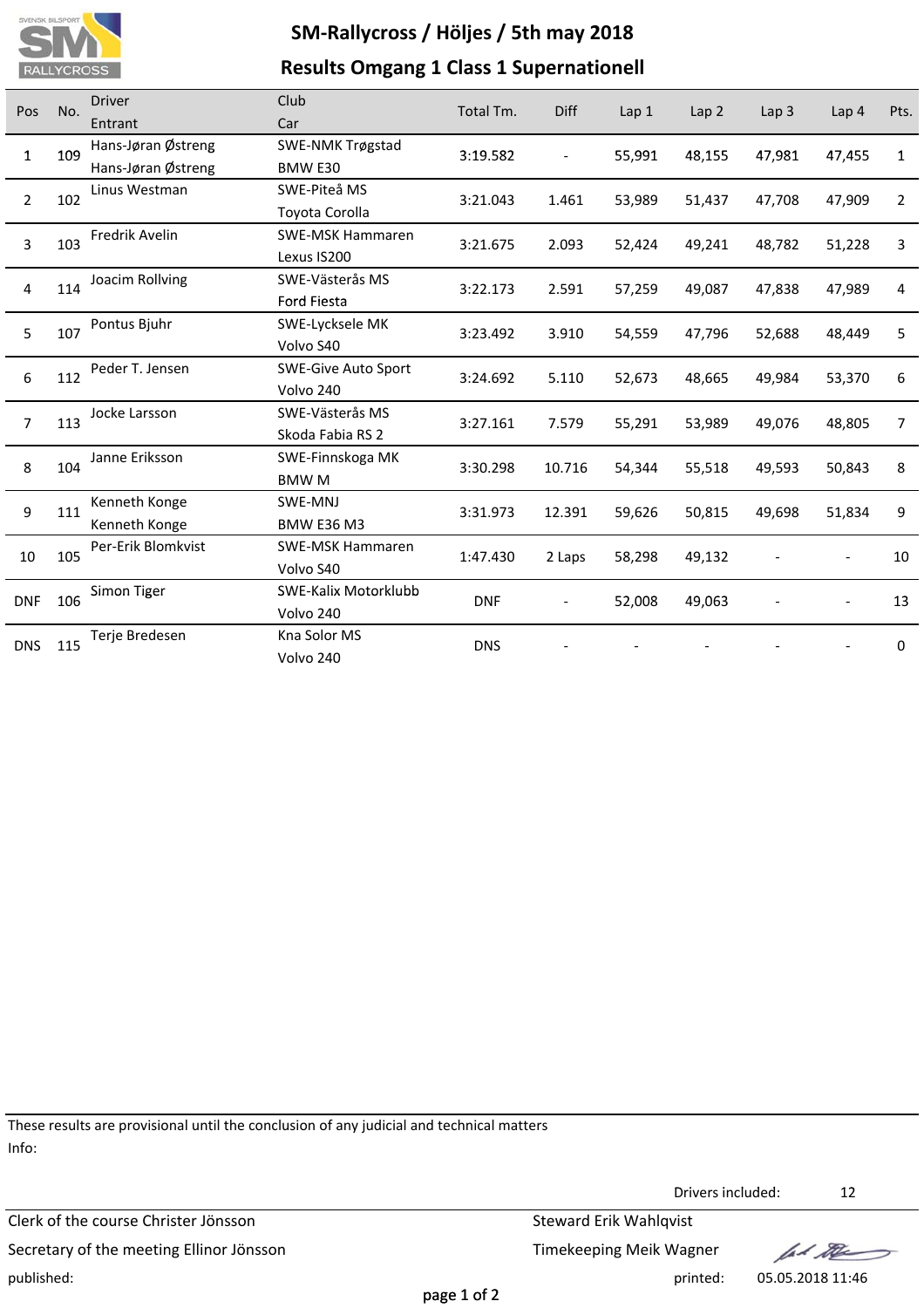

### **Results Omgang 1 Class 1 Supernationell**

| Pos | No. | Driver  | Club | Total Tm. | Diff |       | Lap 2 | Lap <sub>3</sub> | Lap 4 | Pts. |
|-----|-----|---------|------|-----------|------|-------|-------|------------------|-------|------|
|     |     | Entrant | Car  |           |      | Lap 1 |       |                  |       |      |

These results are provisional until the conclusion of any judicial and technical matters Info:

Clerk of the course Christer Jönsson Steward Erik Wahlqvist Secretary of the meeting Ellinor Jönsson Secretary of the meeting Ellinor Jönsson published: printed: 05.05.2018 11:46

Drivers included: 12

lad the

page 2 of 2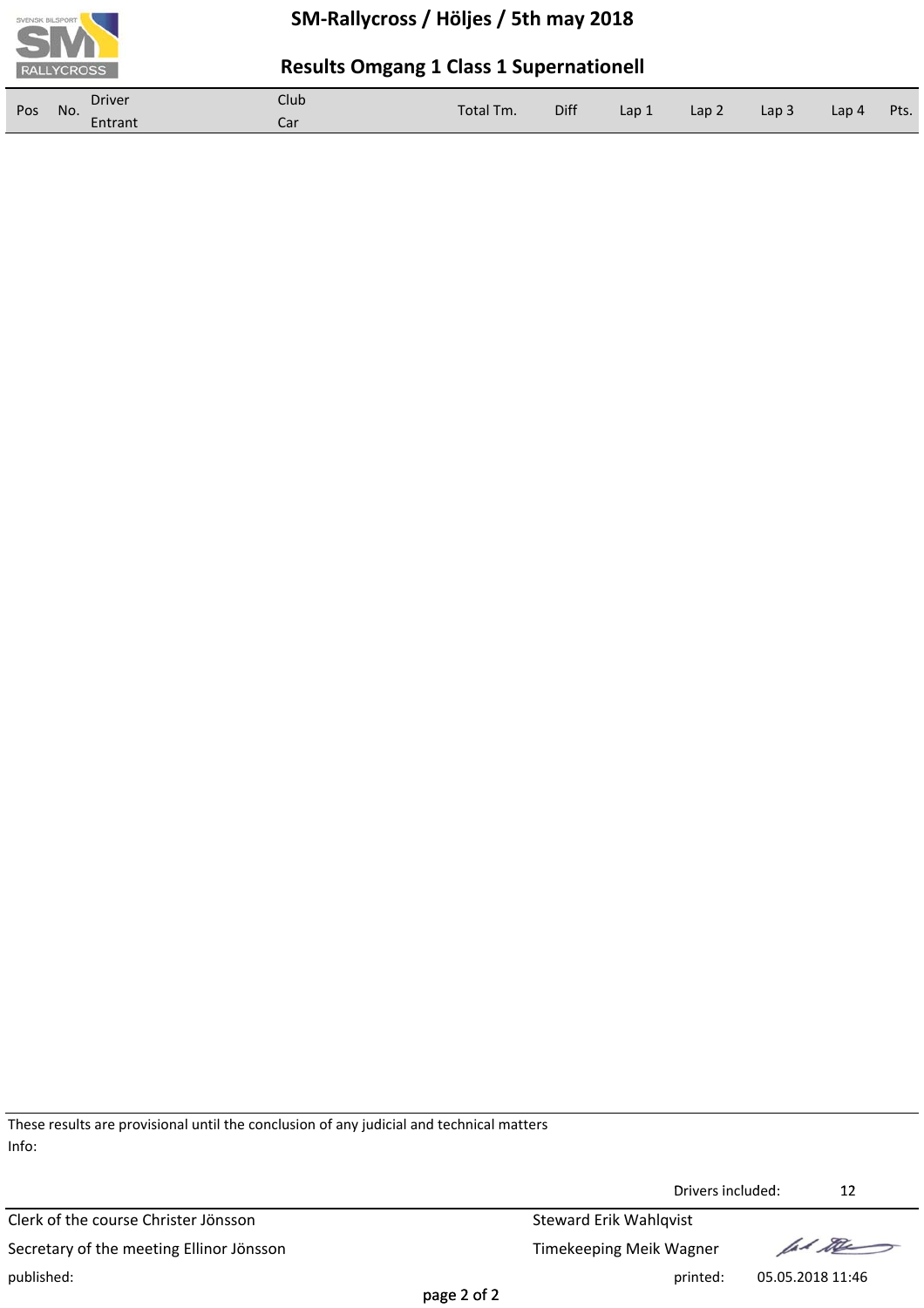

## **Class 1 Supernationell**

## **Startgrid Omgang 2**

| Heat 13 OMG2               |     |                    |  |  |  |  |  |
|----------------------------|-----|--------------------|--|--|--|--|--|
| Pos                        | No. | Name               |  |  |  |  |  |
| Jocke Larsson<br>1<br>113  |     |                    |  |  |  |  |  |
| Janne Eriksson<br>2<br>104 |     |                    |  |  |  |  |  |
| 3                          | 111 | Kenneth Konge      |  |  |  |  |  |
| 4                          | 105 | Per-Erik Blomkvist |  |  |  |  |  |
| 5<br>106<br>Simon Tiger    |     |                    |  |  |  |  |  |
| 6                          | 115 | Terje Bredesen     |  |  |  |  |  |

|              |     | Heat 14 OMG2       |  |
|--------------|-----|--------------------|--|
| Pos          | No. | <b>Name</b>        |  |
| $\mathbf{1}$ | 109 | Hans-Jøran Østreng |  |
| 2            | 102 | Linus Westman      |  |
| 3            | 103 | Fredrik Avelin     |  |
| 4            | 114 | Joacim Rollving    |  |
| 5            | 107 | Pontus Bjuhr       |  |
| 6            | 112 | Peder T. Jensen    |  |

| Pos          | No. | <b>Name</b> |
|--------------|-----|-------------|
| $\mathbf{1}$ |     |             |
| 2            |     |             |
| 3            |     |             |
|              |     |             |
|              |     |             |
| 6            |     |             |

| Pos | No. | $\overline{\mathsf{Name}}$ |
|-----|-----|----------------------------|
| 1   |     |                            |
| 2   |     |                            |
| 3   |     |                            |
|     |     |                            |
| 5   |     |                            |
| 6   |     |                            |

| Pos          | No. | Name |
|--------------|-----|------|
| $\mathbf{1}$ |     |      |
| 2            |     |      |
| 3            |     |      |
| Λ            |     |      |
| 5            |     |      |
| 6            |     |      |
|              |     |      |

| Pos          | No. | $\overline{\mathsf{Name}}$ |  |
|--------------|-----|----------------------------|--|
| $\mathbf{1}$ |     |                            |  |
| 2            |     |                            |  |
| 3            |     |                            |  |
|              |     |                            |  |
|              |     |                            |  |
| 6            |     |                            |  |

#### Clerk of the course Christer Jönsson Steward Erik Wahlqvist

Secretary of the meeting Ellinor Jönsson Timekeeping Meik Wagner

let the

published: 05.05.2018 11:47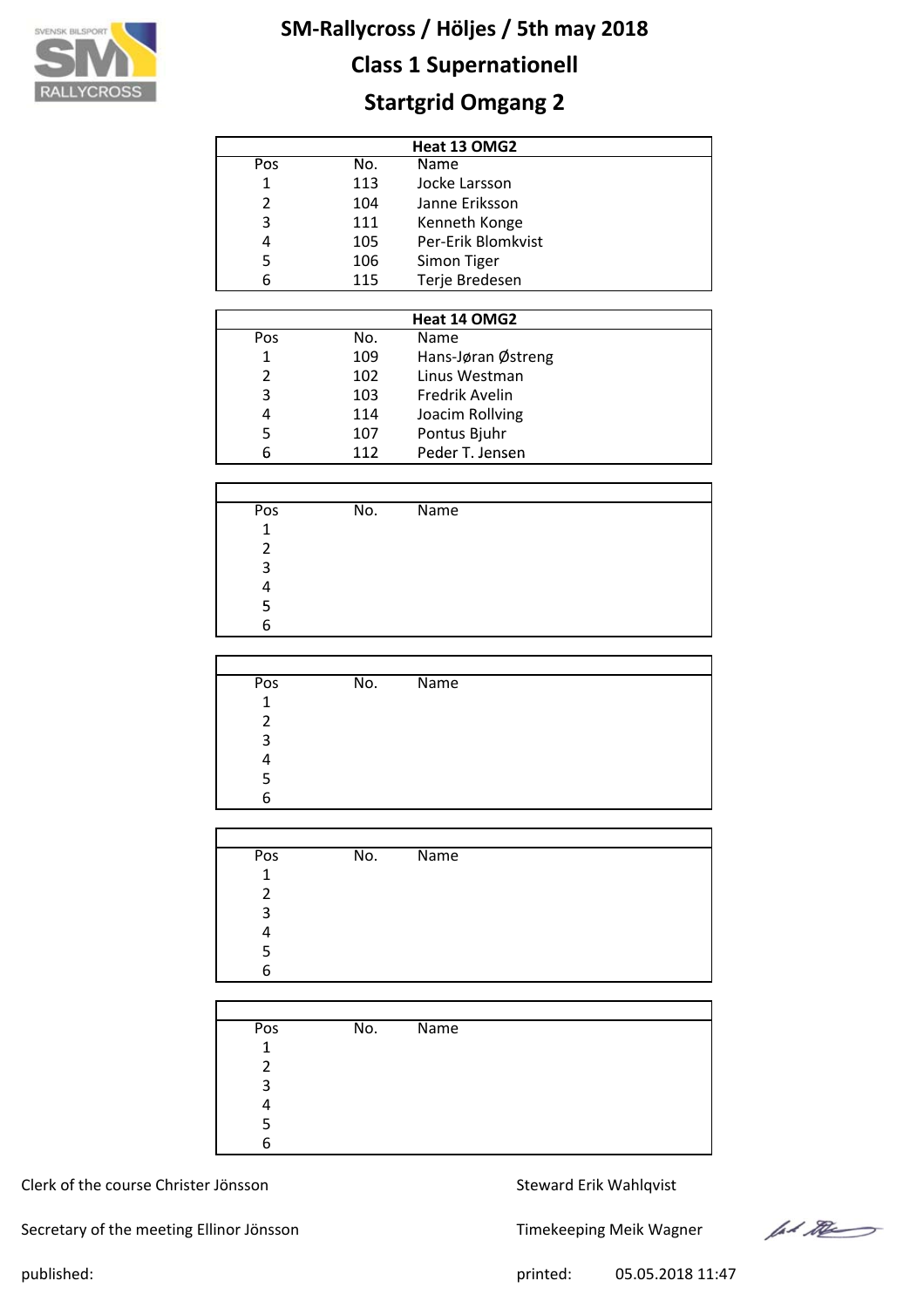



**Höljes 1,210 Km 05.05.2018 12:30** 

### **Rallycross SM Höljes**

#### **Class 1**

#### **Heat 13 OMG2**

#### **Race (4 Laps) started at 12:54:29**

| Pos            |     | No. Name                  | Entrant       | Make              | Nat./Club            | Total Tm | Laps | Diff       | Best Tm | Ø km/h |
|----------------|-----|---------------------------|---------------|-------------------|----------------------|----------|------|------------|---------|--------|
|                | 105 | <b>Per-Erik Blomkvist</b> |               | Volvo S40         | SWE-MSK Hammaren     | 3:21.821 | 4    |            | 48.300  | 86,334 |
|                | 106 | Simon Tiger               |               | Volvo 240         | SWE-Kalix Motorklubb | 3:22.997 | 4    | 1.176      | 48.329  | 85.834 |
|                | 104 | Janne Eriksson            |               | <b>BMW M</b>      | SWE-Finnskoga MK     | 3:24.904 | 4    | 3.083      | 49.014  | 85,035 |
|                | 111 | <b>Kenneth Konge</b>      | Kenneth Konge | <b>BMW E36 M3</b> | DEN-MNJ              | 3:25.535 | 4    | 3.714      | 49.120  | 84.774 |
|                | 113 | <b>Jocke Larsson</b>      |               | Skoda Fabia RS 2  | SWE-Västerås MS      | 3:26.142 | 4    | 4.321      | 49.088  | 84.524 |
| Not classified |     |                           |               |                   |                      |          |      |            |         |        |
| <b>DNS</b>     | 115 | Terje Bredesen            |               | Volvo 240         | NOR-Kna Solor MS     |          |      | <b>DNS</b> |         |        |

| <b>Margin of Victory</b>                               | Ø km/h | Best Lap Tm                              | km/h   | Best Lap by              |
|--------------------------------------------------------|--------|------------------------------------------|--------|--------------------------|
| 1.176                                                  | 86,334 | 48.300                                   | 90.186 | 105 - Per-Erik Blomkvist |
| Official Timing mwraceconsulting.com / camp-company.de |        |                                          |        | <b>Orbits</b>            |
| Timekeeping M. Wagner:                                 | ad the | Clerk of the course Christer Jönsson     |        | Ш                        |
| Steward Erik Wahlqvist:                                |        | Secretary of the meeting Ellinor Jönsson |        | <b>MW-RACE</b>           |
| Printed: 05.05.2018 12:58:16                           |        |                                          |        |                          |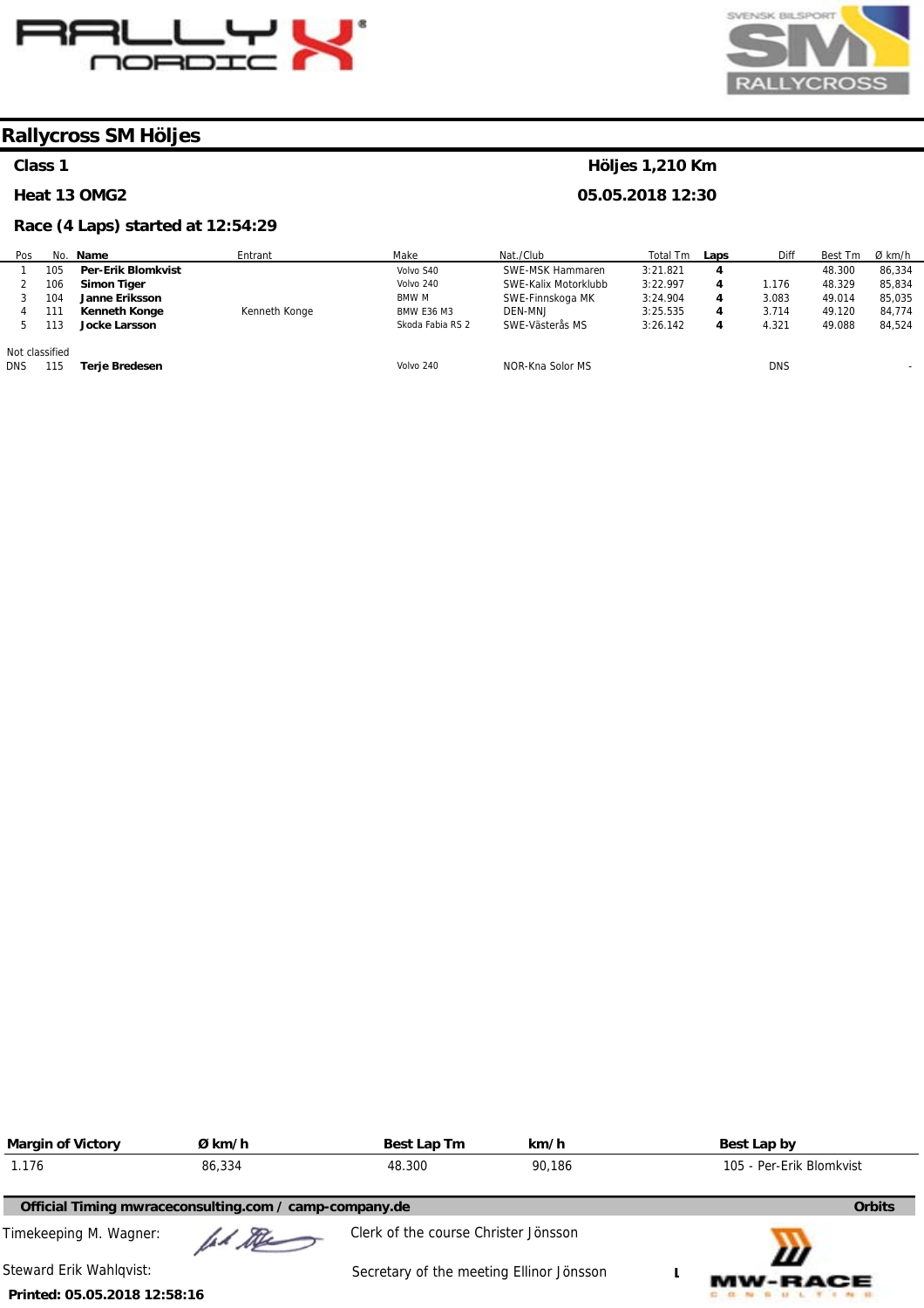



#### **Class 1**

#### **Heat 14 OMG2**

#### **Race (4 Laps) started at 13:00:43**

#### **Höljes 1,210 Km**

**05.05.2018 12:36** 

| Pos | No. | Name                  | Entrant            | Make           | Nat./Club           | Total Tm | Laps | Diff   | Best Tm | $Ø$ km/h |
|-----|-----|-----------------------|--------------------|----------------|---------------------|----------|------|--------|---------|----------|
|     | 103 | <b>Fredrik Avelin</b> |                    | Lexus IS200    | SWE-MSK Hammaren    | 3:17.829 | 4    |        | 47.722  | 88.076   |
|     | 109 | Hans-Jøran Østreng    | Hans-Jøran Østreng | BMW E30        | NOR-NMK Trøgstad    | 3:18.537 |      | 0.708  | 47.657  | 87,762   |
|     | 102 | Linus Westman         |                    | Toyota Corolla | SWE-Piteå MS        | 3:19.082 | 4    | .253   | 47.276  | 87,522   |
|     | 107 | Pontus Bjuhr          |                    | Volvo S40      | SWE-Lycksele MK     | 3:22.325 | 4    | 4.496  | 47.709  | 86.119   |
|     | 114 | Joacim Rollving       |                    | Ford Fiesta    | SWE-Västerås MS     | 3:27.937 | 4    | 10.108 | 48.528  | 83,795   |
|     | 112 | Peder T. Jensen       |                    | Volvo 240      | DEN-Give Auto Sport | 3:28.035 | 4    | 10.206 | 49.003  | 83,755   |

| <b>Margin of Victory</b>     | Ø km/h                                                 | Best Lap Tm                              | km/h | Best Lap by         |
|------------------------------|--------------------------------------------------------|------------------------------------------|------|---------------------|
| 0.708                        | 88,076                                                 | 47.276<br>92.140                         |      | 102 - Linus Westman |
|                              | Official Timing mwraceconsulting.com / camp-company.de |                                          |      | <b>Orbits</b>       |
| Timekeeping M. Wagner:       | had the                                                | Clerk of the course Christer Jönsson     |      | Ш                   |
| Steward Erik Wahlqvist:      |                                                        | Secretary of the meeting Ellinor Jönsson |      | <b>MW-RACE</b>      |
| Printed: 05.05.2018 13:04:25 |                                                        |                                          |      |                     |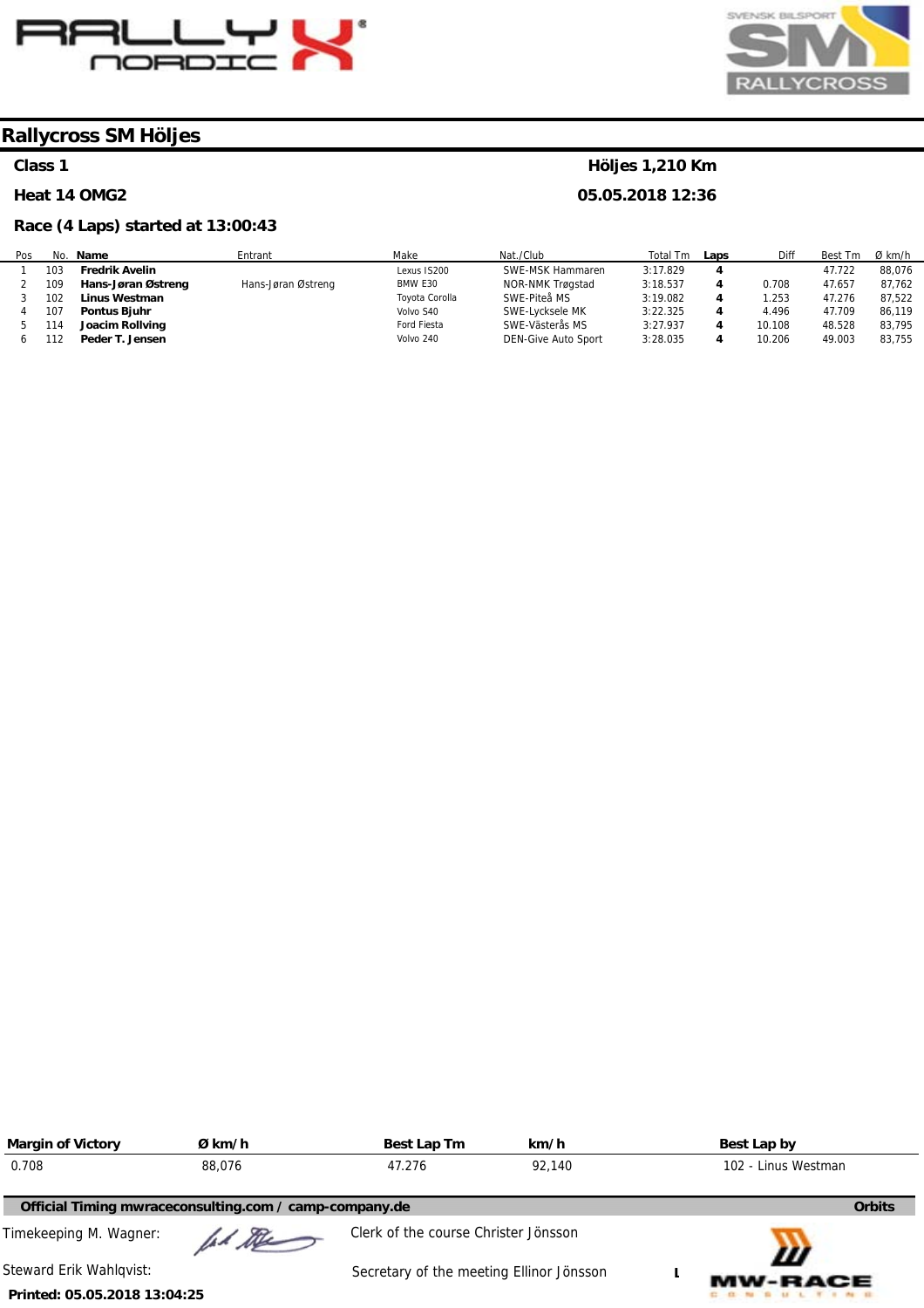

### **Results Omgang 2 Class 1 Supernationell**

| Pos               | No.          | <b>Driver</b>        | Club                       | Total Tm.  | Diff                     | Lap 1  | Lap <sub>2</sub> | Lap <sub>3</sub> | Lap 4  | Pts. |
|-------------------|--------------|----------------------|----------------------------|------------|--------------------------|--------|------------------|------------------|--------|------|
|                   |              | Entrant              | Car                        |            |                          |        |                  |                  |        |      |
| $\mathbf{1}$      | 103          | Fredrik Avelin       | SWE-MSK Hammaren           | 3:17.829   | $\overline{\phantom{a}}$ | 51,217 | 47,938           | 47,722           | 50,952 | 50   |
|                   |              |                      | Lexus IS200                |            |                          |        |                  |                  |        |      |
| $\overline{2}$    | 109          | Hans-Jøran Østreng   | NOR-NMK Trøgstad           | 3:18.537   | 0.708                    | 52,086 | 47,706           | 47,657           | 51,088 | 45   |
|                   |              | Hans-Jøran Østreng   | BMW E30                    |            |                          |        |                  |                  |        |      |
|                   | 3<br>102     | Linus Westman        | SWE-Piteå MS               | 3:19.082   | 1.253                    | 52,623 | 51,557           | 47,626           | 47,276 | 42   |
|                   |              | Toyota Corolla       |                            |            |                          |        |                  |                  |        |      |
| 4                 | 105          | Per-Erik Blomkvist   | <b>SWE-MSK Hammaren</b>    | 3:21.821   | 3.992                    | 51,871 | 48,300           | 48,829           | 52,821 | 40   |
|                   |              |                      | Volvo S40                  |            |                          |        |                  |                  |        |      |
| 107<br>5          | Pontus Bjuhr | SWE-Lycksele MK      | 3:22.325                   | 4.496      | 53,604                   | 52,617 | 48,395           | 47,709           | 39     |      |
|                   |              |                      | Volvo S40                  |            |                          |        |                  |                  |        |      |
| 6<br>106          | Simon Tiger  | SWE-Kalix Motorklubb | 3:22.997                   | 5.168      | 57,040                   | 48,851 | 48,329           | 48,777           | 38     |      |
|                   |              | Volvo 240            |                            |            |                          |        |                  |                  |        |      |
| $\overline{7}$    | 104          | Janne Eriksson       | SWE-Finnskoga MK           | 3:24.904   | 7.075                    | 53,106 | 49,014           | 49,414           | 53,370 | 37   |
|                   |              |                      | <b>BMWM</b>                |            |                          |        |                  |                  |        |      |
| 8                 | 111          | Kenneth Konge        | <b>DEN-MNJ</b>             | 3:25.535   | 7.706                    | 53,815 | 53,233           | 49,367           | 49,120 | 36   |
|                   |              | Kenneth Konge        | <b>BMW E36 M3</b>          |            |                          |        |                  |                  |        |      |
| 9                 | 113          | Jocke Larsson        | SWE-Västerås MS            | 3:26.142   | 8.313                    | 58,649 | 49,238           | 49,088           | 49,167 | 35   |
|                   |              |                      | Skoda Fabia RS 2           |            |                          |        |                  |                  |        |      |
| 10                | 114          | Joacim Rollving      | SWE-Västerås MS            | 3:27.937   | 10.108                   | 56,468 | 48,864           | 48,528           | 54,077 | 34   |
|                   |              |                      | <b>Ford Fiesta</b>         |            |                          |        |                  |                  |        |      |
|                   |              | Peder T. Jensen      | <b>DEN-Give Auto Sport</b> | 3:28.035   | 10.206                   | 58,803 | 49,003           | 49,912           | 50,317 | 33   |
| 112<br>11         |              | Volvo 240            |                            |            |                          |        |                  |                  |        |      |
|                   |              | Terje Bredesen       | NOR-Kna Solor MS           | <b>DNS</b> |                          |        |                  |                  |        | 0    |
| <b>DNS</b><br>115 |              | Volvo 240            |                            |            |                          |        |                  |                  |        |      |

These results are provisional until the conclusion of any judicial and technical matters Info:

Clerk of the course Christer Jönsson Steward Erik Wahlqvist Secretary of the meeting Ellinor Jönsson Secretary of the meeting Ellinor Jönsson published: printed: 05.05.2018 13:06

Drivers included: 12

lad the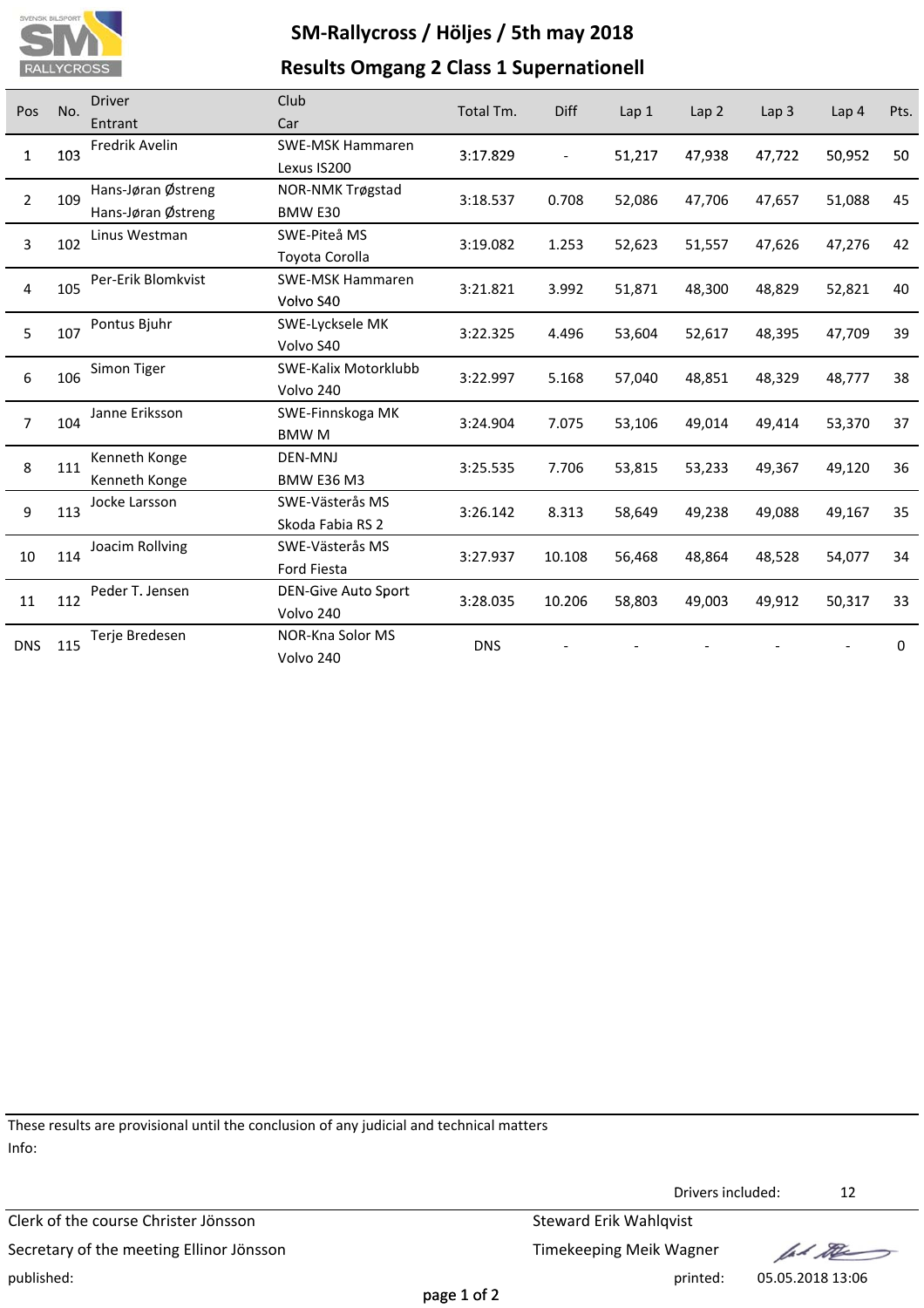

### **Results Omgang 2 Class 1 Supernationell**

| Pos | No. | <b>Driver</b> | Club | Total Tm. | Diff | Lap 1 | Lap <sub>2</sub> | Lap <sub>3</sub> | Lap 4 | Pts. |
|-----|-----|---------------|------|-----------|------|-------|------------------|------------------|-------|------|
|     |     | Entrant       | Car  |           |      |       |                  |                  |       |      |

These results are provisional until the conclusion of any judicial and technical matters Info:

Clerk of the course Christer Jönsson Steward Erik Wahlqvist Secretary of the meeting Ellinor Jönsson Timekeeping Meik Wagner published: printed: 05.05.2018 13:06



Drivers included: 12 Drivers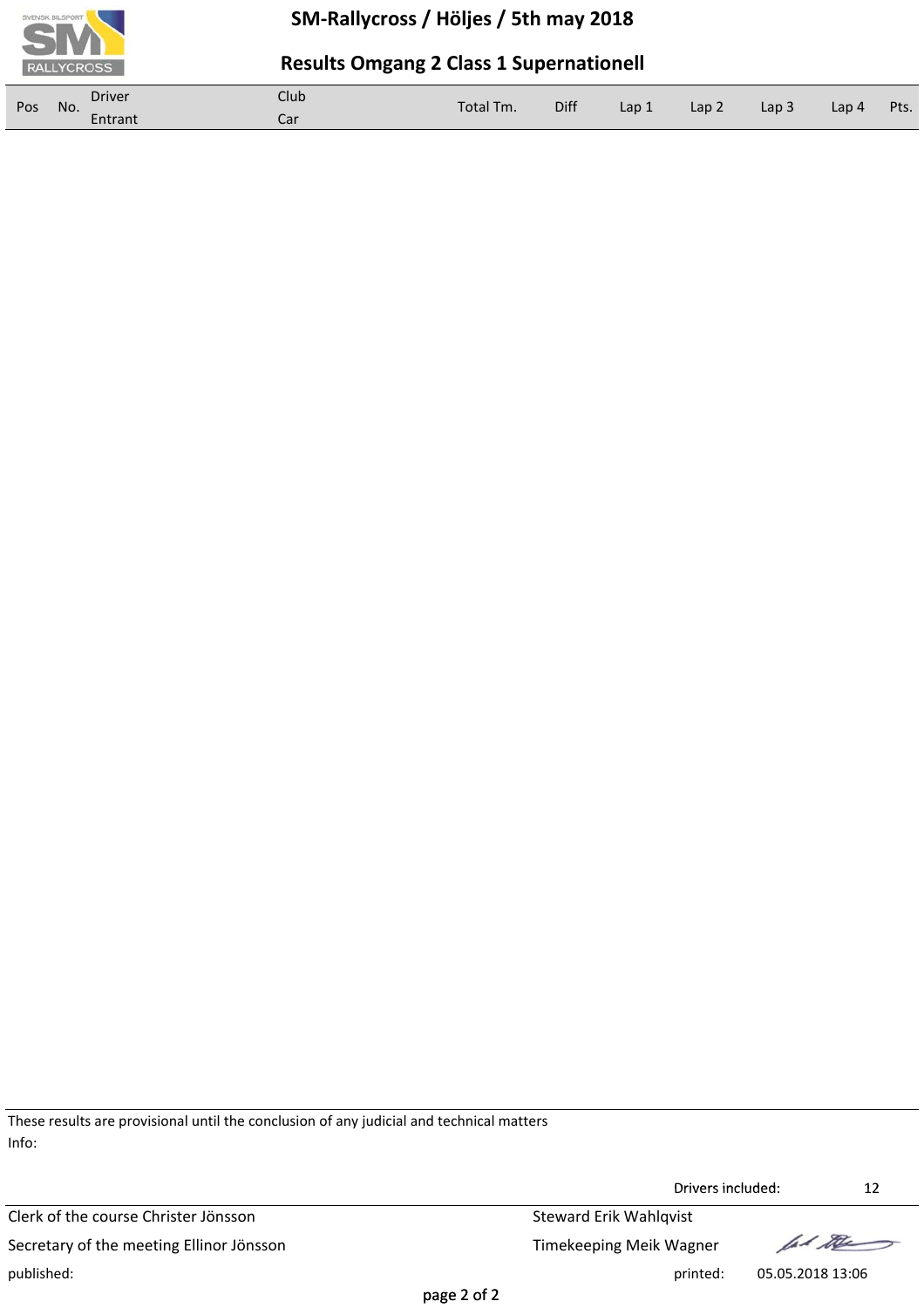

## **Class 1 Supernationell**

## **Startgrid Omgang 3**

| Heat 20 OMG3 |     |                 |  |  |  |  |  |
|--------------|-----|-----------------|--|--|--|--|--|
| Pos          | No. | Name            |  |  |  |  |  |
| 1            | 104 | Janne Eriksson  |  |  |  |  |  |
| 2<br>111     |     | Kenneth Konge   |  |  |  |  |  |
| 3            | 113 | Jocke Larsson   |  |  |  |  |  |
| 4            | 114 | Joacim Rollving |  |  |  |  |  |
| 5            | 112 | Peder T. Jensen |  |  |  |  |  |
| 6            | 115 | Terje Bredesen  |  |  |  |  |  |

|     | Heat 21 OMG3 |                    |  |  |  |
|-----|--------------|--------------------|--|--|--|
| Pos | No.          | <b>Name</b>        |  |  |  |
|     | 103          | Fredrik Avelin     |  |  |  |
| 2   | 109          | Hans-Jøran Østreng |  |  |  |
| 3   | 102          | Linus Westman      |  |  |  |
| 4   | 105          | Per-Erik Blomkvist |  |  |  |
| 5   | 107          | Pontus Bjuhr       |  |  |  |
| 6   | 106          | Simon Tiger        |  |  |  |

| Pos            | No. | <b>Name</b> |  |
|----------------|-----|-------------|--|
| 1              |     |             |  |
| $\mathfrak{p}$ |     |             |  |
| 3              |     |             |  |
|                |     |             |  |
|                |     |             |  |
| 6              |     |             |  |

| Pos | No. | $\overline{\mathsf{Name}}$ |
|-----|-----|----------------------------|
| 1   |     |                            |
| 2   |     |                            |
| 3   |     |                            |
|     |     |                            |
| 5   |     |                            |
| 6   |     |                            |

| Pos          | No. | Name |
|--------------|-----|------|
| $\mathbf{1}$ |     |      |
| 2            |     |      |
| 3            |     |      |
| Λ            |     |      |
| 5            |     |      |
| 6            |     |      |
|              |     |      |

| Pos          | No. | $\overline{\mathsf{Name}}$ |  |
|--------------|-----|----------------------------|--|
| $\mathbf{1}$ |     |                            |  |
| 2            |     |                            |  |
| 3            |     |                            |  |
|              |     |                            |  |
|              |     |                            |  |
| 6            |     |                            |  |

#### Clerk of the course Christer Jönsson Steward Erik Wahlqvist

Secretary of the meeting Ellinor Jönsson Timekeeping Meik Wagner



published: 05.05.2018 13:07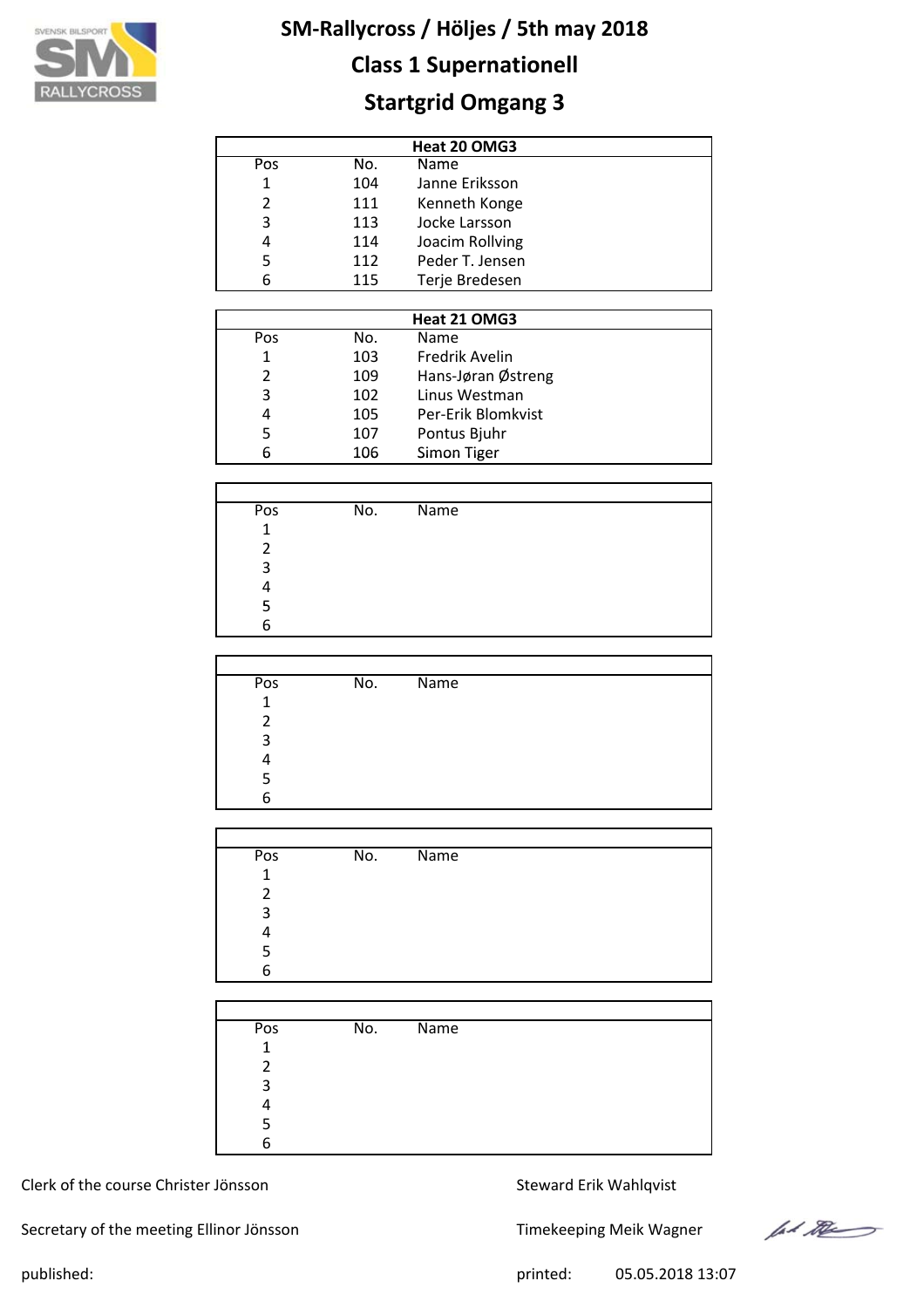

## **SM‐Rallycross / Höljes / 5th may 2018 Results Intermediate OMG 1‐3 Class 1 Supernationell**

| Pos            | No. | <b>Driver</b><br>Entrant                     | Club<br>Car                             | OMG <sub>1</sub> | OMG <sub>2</sub>          | OMG <sub>3</sub> | <b>OMG</b><br>total | Int<br>Pts. | SF <sub>1</sub> | SF <sub>2</sub> | Final | <b>CH</b><br>Pts. |
|----------------|-----|----------------------------------------------|-----------------------------------------|------------------|---------------------------|------------------|---------------------|-------------|-----------------|-----------------|-------|-------------------|
| $\mathbf{1}$   |     | 109 Hans-Jøran Østreng<br>Hans-Jøran Østreng | <b>SWE-NMK Trøgstad</b><br>BMW E30      | 50               | 45<br>3:19.582 3:18.537   |                  | 95                  | $\Omega$    |                 |                 |       | 0                 |
| $\overline{2}$ |     | 103 Fredrik Avelin                           | <b>SWE-MSK Hammaren</b><br>Lexus IS200  | 42               | 50<br>3:21.675 3:17.829   |                  | 92                  | $\mathbf 0$ |                 |                 |       | $\mathbf{0}$      |
| 3              |     | 102 Linus Westman                            | SWE-Piteå MS<br>Toyota Corolla          | 45               | 42<br>3:21.043 3:19.082   |                  | 87                  | $\Omega$    |                 |                 |       | 0                 |
| 4              |     | 107 Pontus Bjuhr                             | SWE-Lycksele MK<br>Volvo S40            | 39               | 39<br>3:23.492 3:22.325   |                  | 78                  | $\mathbf 0$ |                 |                 |       | 0                 |
| 5              |     | 105 Per-Erik Blomkvist                       | <b>SWE-MSK Hammaren</b><br>Volvo S40    | 34               | 40<br>1:47.430 3:21.821   |                  | 74                  | $\mathbf 0$ |                 |                 |       | 0                 |
| 6              |     | 114 Joacim Rollving                          | SWE-Västerås MS<br>Ford Fiesta          | 40               | 34<br>3:22.173 3:27.937   |                  | 74                  | $\Omega$    |                 |                 |       | 0                 |
| $\overline{7}$ |     | 104 Janne Eriksson                           | SWE-Finnskoga MK<br><b>BMWM</b>         | 36               | 37<br>3:30.298 3:24.904   |                  | 73                  | $\Omega$    |                 |                 |       | $\mathbf{0}$      |
| 8              |     | 113 Jocke Larsson                            | SWE-Västerås MS<br>Skoda Fabia RS 2     | 37               | 35<br>3:27.161 3:26.142   |                  | 72                  | $\Omega$    |                 |                 |       | 0                 |
| 9              |     | 111 Kenneth Konge<br>Kenneth Konge           | SWE-MNJ<br><b>BMW E36 M3</b>            | 35               | 36<br>3:31.973 3:25.535   |                  | 71                  | $\mathbf 0$ |                 |                 |       | 0                 |
| 10             |     | 112 Peder T. Jensen                          | <b>SWE-Give Auto Sport</b><br>Volvo 240 | 38               | 33<br>3:24.692 3:28.035   |                  | 71                  | $\Omega$    |                 |                 |       | $\mathbf{0}$      |
| 11             |     | 106 Simon Tiger                              | SWE-Kalix Motorklubb<br>Volvo 240       | 31<br><b>DNF</b> | 38<br>3:22.997            |                  | 69                  | 0           |                 |                 |       | 0                 |
| 12             |     | 115 Terje Bredesen                           | Kna Solor MS<br>Volvo 240               | 0<br><b>DNS</b>  | $\mathbf 0$<br><b>DNS</b> |                  | 0                   | 0           |                 |                 |       | 0                 |

These results are provisional until the conclusion of any judicial and technical matters Info

Clerk of the course Christer Jönsson Steward Erik Wahlqvist Secretary of the meeting Ellinor Jönsson Timekeeping Meik Wagner published: printed: 05.05.2018 13:10

Drivers included: 12

lad the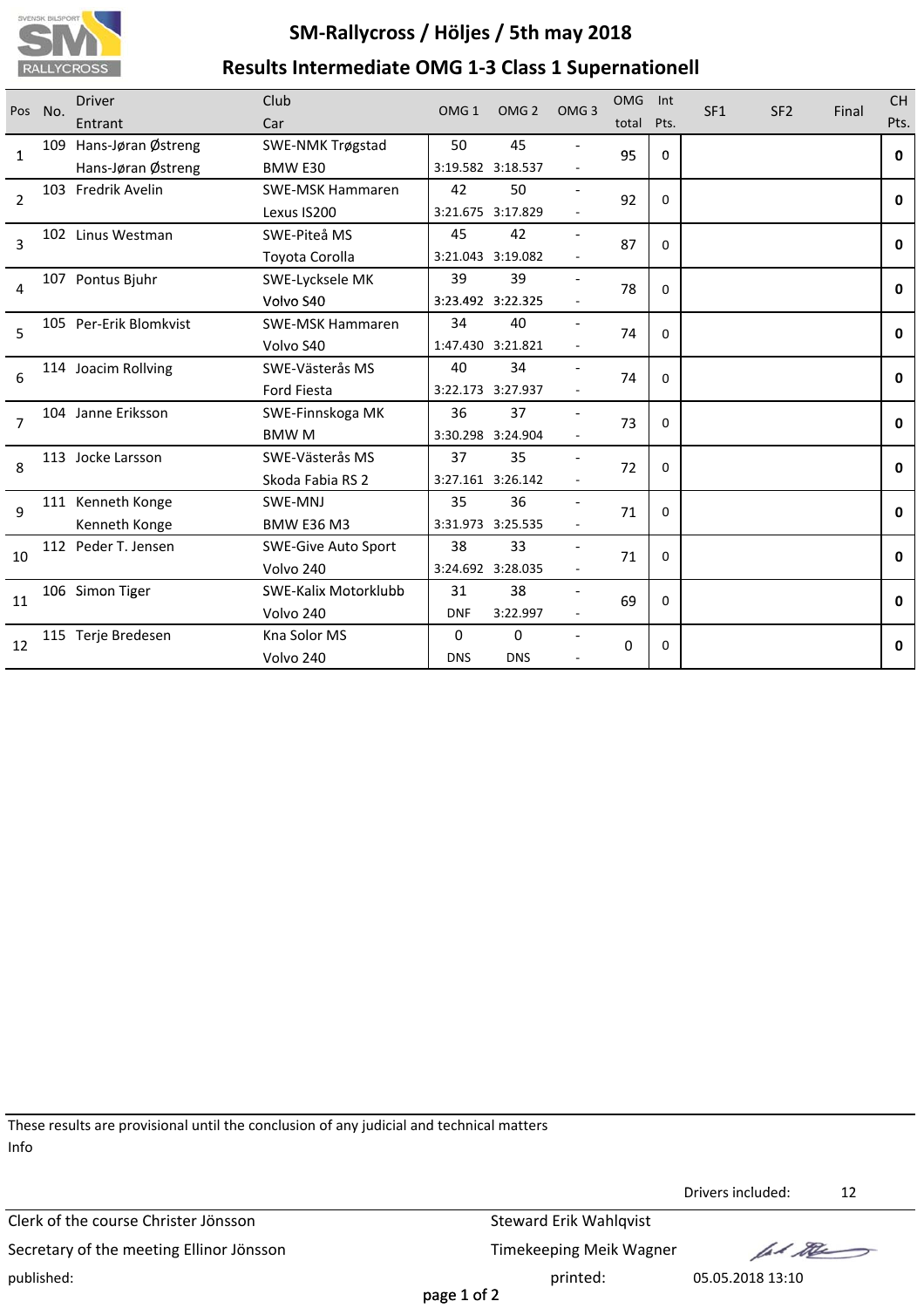

### **Results Intermediate OMG 1‐3 Class 1 Supernationell**

| Pos<br>No. | Driver  | Club | OMG : | OMG <sub>2</sub> | OMG <sub>3</sub> | <b>OMG</b> | Int  | SF <sub>1</sub> | SF <sub>2</sub> | Final | $\sim$                   |
|------------|---------|------|-------|------------------|------------------|------------|------|-----------------|-----------------|-------|--------------------------|
|            | Entrant | Cai. |       |                  |                  | total      | Pts. |                 |                 |       | D <sub>tc</sub><br>∶ ເວ. |

These results are provisional until the conclusion of any judicial and technical matters Info

Clerk of the course Christer Jönsson Steward Erik Wahlqvist Secretary of the meeting Ellinor Jönsson Timekeeping Meik Wagner published: printed: 05.05.2018 13:10

Drivers included: 12 Drivers

fal the

page 2 of 2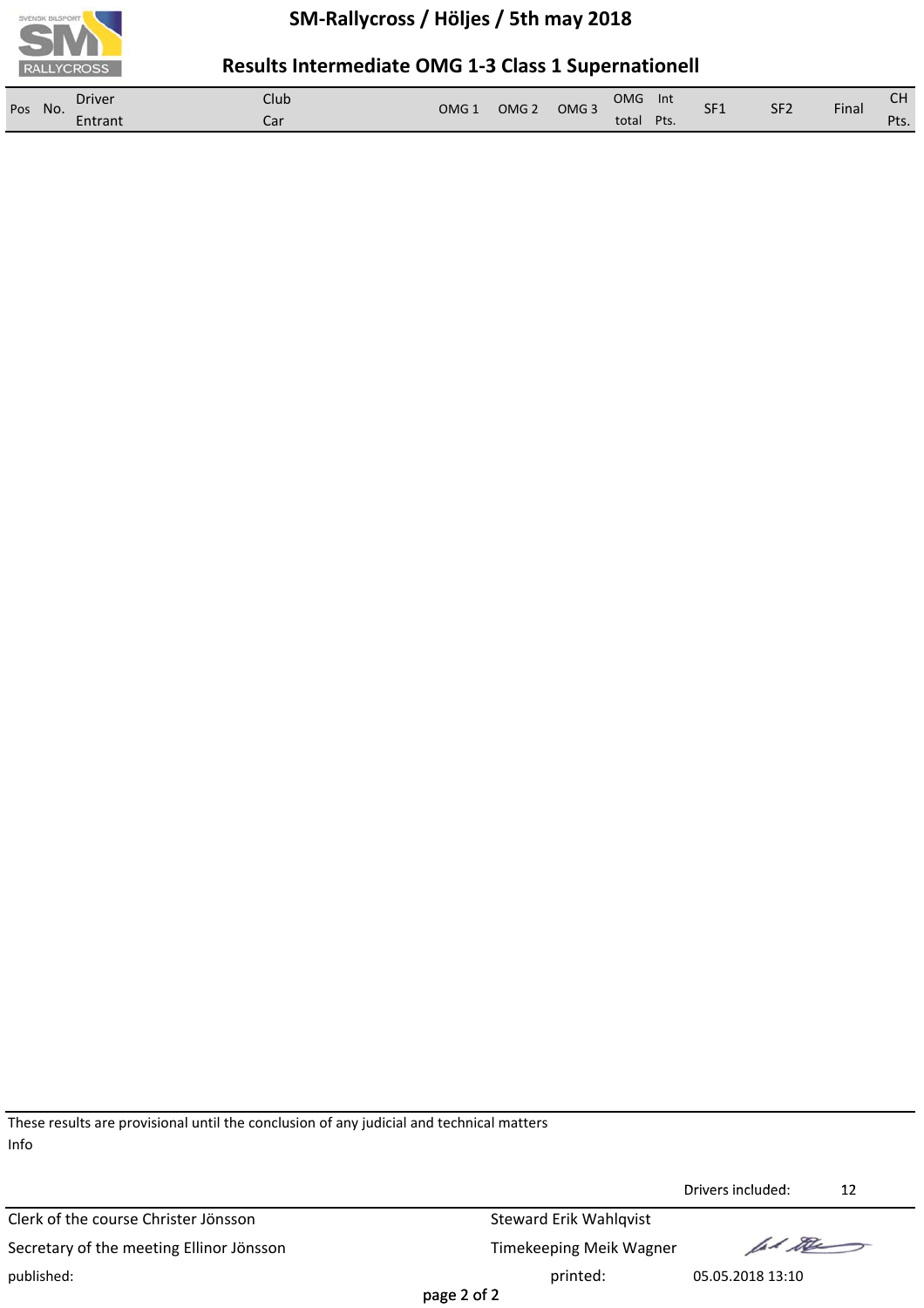



#### **Class 1**

#### **Heat 20 OMG3**

#### **Race (4 Laps) started at 14:06:18**

| Pos            |     | No. Name             | Entrant       | Make              | Nat./Club                  | Total Tm | Laps | Diff       | Best Tm | Ø km/h |
|----------------|-----|----------------------|---------------|-------------------|----------------------------|----------|------|------------|---------|--------|
|                | 114 | Joacim Rollving      |               | Ford Fiesta       | SWE-Västerås MS            | 3:20.897 | 4    |            | 47.942  | 86,731 |
|                | 111 | <b>Kenneth Konge</b> | Kenneth Konge | <b>BMW E36 M3</b> | DEN-MNJ                    | 3:21.559 | 4    | 0.662      | 48.657  | 86,446 |
|                | 113 | <b>Jocke Larsson</b> |               | Skoda Fabia RS 2  | SWE-Västerås MS            | 3:22.797 | 4    | .900       | 48.341  | 85,918 |
|                | 112 | Peder T. Jensen      |               | Volvo 240         | <b>DEN-Give Auto Sport</b> | 3:24.880 | 4    | 3.983      | 48.997  | 85,045 |
| Not classified |     |                      |               |                   |                            |          |      |            |         |        |
| <b>DNS</b>     | 104 | Janne Eriksson       |               | <b>BMW M</b>      | SWE-Finnskoga MK           |          |      | <b>DNS</b> |         |        |
| <b>DNS</b>     | 115 | Terje Bredesen       |               | Volvo 240         | NOR-Kna Solor MS           |          |      | <b>DNS</b> |         |        |

| <b>Margin of Victory</b>     | Ø km/h                                                 | Best Lap Tm                              | km/h   | Best Lap by |                       |
|------------------------------|--------------------------------------------------------|------------------------------------------|--------|-------------|-----------------------|
| 0.662                        | 86.731                                                 | 47.942                                   | 90.860 |             | 114 - Joacim Rollving |
|                              | Official Timing mwraceconsulting.com / camp-company.de |                                          |        |             | <b>Orbits</b>         |
| Timekeeping M. Wagner:       | Il the                                                 | Clerk of the course Christer Jönsson     |        |             | Ш                     |
| Steward Erik Wahlgvist:      |                                                        | Secretary of the meeting Ellinor Jönsson |        |             | <b>MW-RACE</b>        |
| Printed: 05.05.2018 14:10:00 |                                                        |                                          |        |             |                       |

#### **Höljes 1,210 Km**

**05.05.2018 13:20**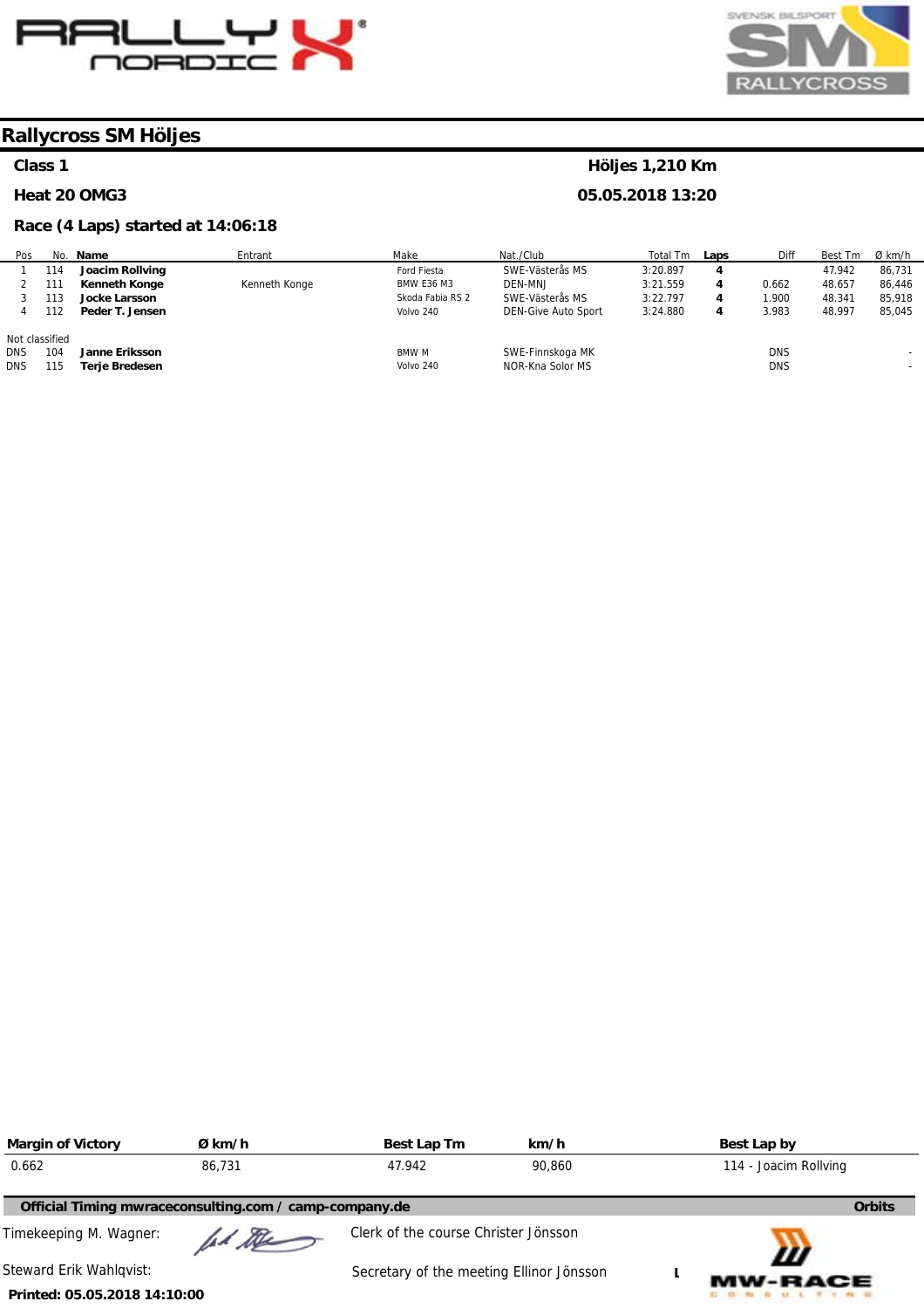



#### **Class 1**

Pos 1

#### **Heat 21 OMG3**

No.

#### **Race (4 Laps) started at 14:11:29**

#### 103 **Fredrik Avelin Name**  Entrant Make Lexus IS200 Nat./Club SWE-MSK Hammaren Total Tm 3:19.961 **Laps 4**  Diff Best Tm 48.243 Ø km/h 87,137

**Höljes 1,210 Km 05.05.2018 13:26** 

|                | 107 | <b>Pontus Biuhr</b> |                    | Volvo S40      | SWE-Lycksele MK      | 3:20.438 | 4 | 0.477  | 48.131 | 86.930 |
|----------------|-----|---------------------|--------------------|----------------|----------------------|----------|---|--------|--------|--------|
|                | 109 | Hans-Jøran Østreng  | Hans-Jøran Østreng | BMW E30        | NOR-NMK Trøgstad     | 3:20.765 | 4 | 0.804  | 47.839 | 86.788 |
|                | 106 | Simon Tiger         |                    | Volvo 240      | SWE-Kalix Motorklubb | 3:21.691 | 4 | . .730 | 47.801 | 86,390 |
|                | 105 | Per-Erik Blomkvist  |                    | Volvo S40      | SWE-MSK Hammaren     | 3:23.398 | 4 | 3.437  | 48.338 | 85.665 |
|                |     |                     |                    |                |                      |          |   |        |        |        |
| Not classified |     |                     |                    |                |                      |          |   |        |        |        |
| <b>DNF</b>     | 102 | Linus Westman       |                    | Toyota Corolla | SWE-Piteå MS         | 50.982   |   | DNF    |        | 85.442 |
|                |     |                     |                    |                |                      |          |   |        |        |        |

| <b>Margin of Victory</b>                               | Ø km/h  | Best Lap Tm                              | km/h   | Best Lap by       |
|--------------------------------------------------------|---------|------------------------------------------|--------|-------------------|
| 0.477                                                  | 87.137  | 47.801                                   | 91.128 | 106 - Simon Tiger |
| Official Timing mwraceconsulting.com / camp-company.de |         |                                          |        | <b>Orbits</b>     |
| Timekeeping M. Wagner:                                 | had the | Clerk of the course Christer Jönsson     |        | Ш                 |
| Steward Erik Wahlqvist:                                |         | Secretary of the meeting Ellinor Jönsson |        | <b>MW-RACE</b>    |
| Printed: 05.05.2018 14:15:07                           |         |                                          |        |                   |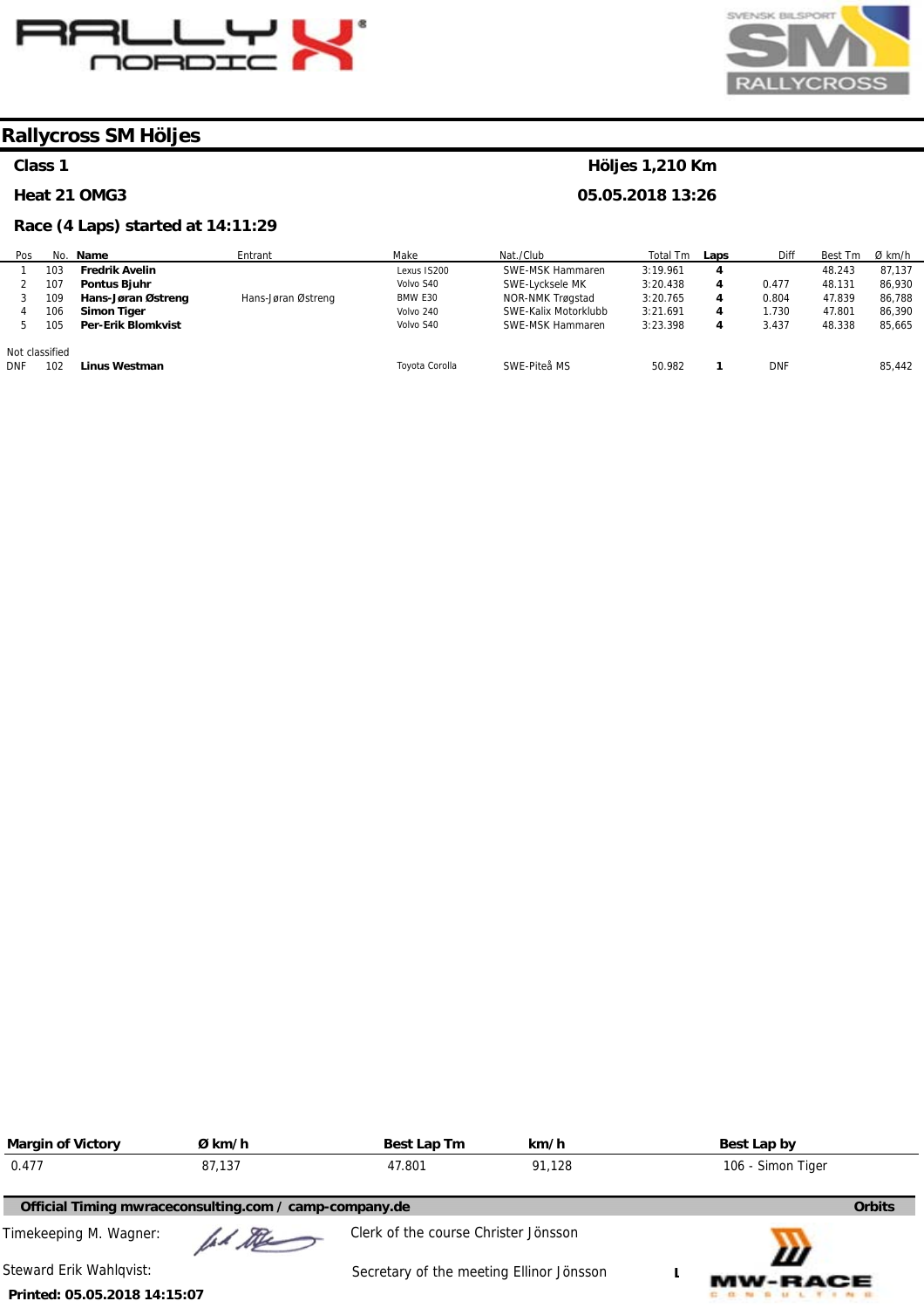

### **Results Omgang 3 Class 1 Supernationell**

| Pos            | No. | <b>Driver</b>      | Club                       | Total Tm.  | <b>Diff</b>              | Lap1   | Lap <sub>2</sub> | Lap <sub>3</sub> | Lap 4  | Pts.     |
|----------------|-----|--------------------|----------------------------|------------|--------------------------|--------|------------------|------------------|--------|----------|
|                |     | Entrant            | Car                        |            |                          |        |                  |                  |        |          |
| $\mathbf{1}$   | 103 | Fredrik Avelin     | <b>SWE-MSK Hammaren</b>    | 3:19.961   | $\overline{\phantom{a}}$ | 50,545 | 52,601           | 48,572           | 48,243 | 50       |
|                |     |                    | Lexus IS200                |            |                          |        |                  |                  |        |          |
| $\overline{2}$ | 107 | Pontus Bjuhr       | SWE-Lycksele MK            | 3:20.438   | 0.477                    | 55,480 | 48,218           | 48,609           | 48,131 | 45       |
|                |     |                    | Volvo S40                  |            |                          |        |                  |                  |        |          |
| 3              | 109 | Hans-Jøran Østreng | <b>NOR-NMK Trøgstad</b>    | 3:20.765   | 0.804                    | 53,517 | 51,207           | 47,839           | 48,202 | 42       |
|                |     | Hans-Jøran Østreng | BMW E30                    |            |                          |        |                  |                  |        |          |
| 4              | 114 | Joacim Rollving    | SWE-Västerås MS            | 3:20.897   | 0.936                    | 52,462 | 48,403           | 52,090           | 47,942 | 40       |
|                |     |                    | <b>Ford Fiesta</b>         |            |                          |        |                  |                  |        |          |
| 5              | 111 | Kenneth Konge      | <b>DEN-MNJ</b>             | 3:21.559   | 1.598                    | 51,875 | 48,657           | 48,788           | 52,239 | 39       |
|                |     | Kenneth Konge      | <b>BMW E36 M3</b>          |            |                          |        |                  |                  |        |          |
| 6              | 106 | Simon Tiger        | SWE-Kalix Motorklubb       | 3:21.691   | 1.730                    | 53,003 | 47,801           | 52,456           | 48,431 | 38       |
|                |     |                    | Volvo 240                  |            |                          |        |                  |                  |        |          |
| $\overline{7}$ | 113 | Jocke Larsson      | SWE-Västerås MS            | 3:22.797   | 2.836                    | 56,495 | 48,695           | 49,266           | 48,341 | 37       |
|                |     |                    | Skoda Fabia RS 2           |            |                          |        |                  |                  |        |          |
| 8              | 105 | Per-Erik Blomkvist | <b>SWE-MSK Hammaren</b>    | 3:23.398   | 3.437                    | 57,127 | 48,860           | 49,073           | 48,338 | 36       |
|                |     |                    | Volvo S40                  |            |                          |        |                  |                  |        |          |
| 9              | 112 | Peder T. Jensen    | <b>DEN-Give Auto Sport</b> | 3:24.880   | 4.919                    | 57,539 | 48,997           | 49,059           | 49,285 | 35       |
|                |     |                    | Volvo 240                  |            |                          |        |                  |                  |        |          |
| <b>DNF</b>     | 102 | Linus Westman      | SWE-Piteå MS               | <b>DNF</b> | $\overline{\phantom{0}}$ | 50,982 |                  |                  |        | 31       |
|                |     |                    | Toyota Corolla             |            |                          |        |                  |                  |        |          |
| <b>DNS</b>     | 115 | Terje Bredesen     | NOR-Kna Solor MS           | <b>DNS</b> |                          |        |                  |                  |        | $\Omega$ |
|                |     |                    | Volvo 240                  |            |                          |        |                  |                  |        |          |
| <b>DNS</b>     | 104 | Janne Eriksson     | SWE-Finnskoga MK           | <b>DNS</b> |                          |        |                  |                  |        | 0        |
|                |     |                    | <b>BMWM</b>                |            |                          |        |                  |                  |        |          |

These results are provisional until the conclusion of any judicial and technical matters Info:

Clerk of the course Christer Jönsson Steward Erik Wahlqvist Secretary of the meeting Ellinor Jönsson Secretary of the meeting Ellinor Jönsson published: printed: 05.05.2018 14:15

Drivers included: 12

fal the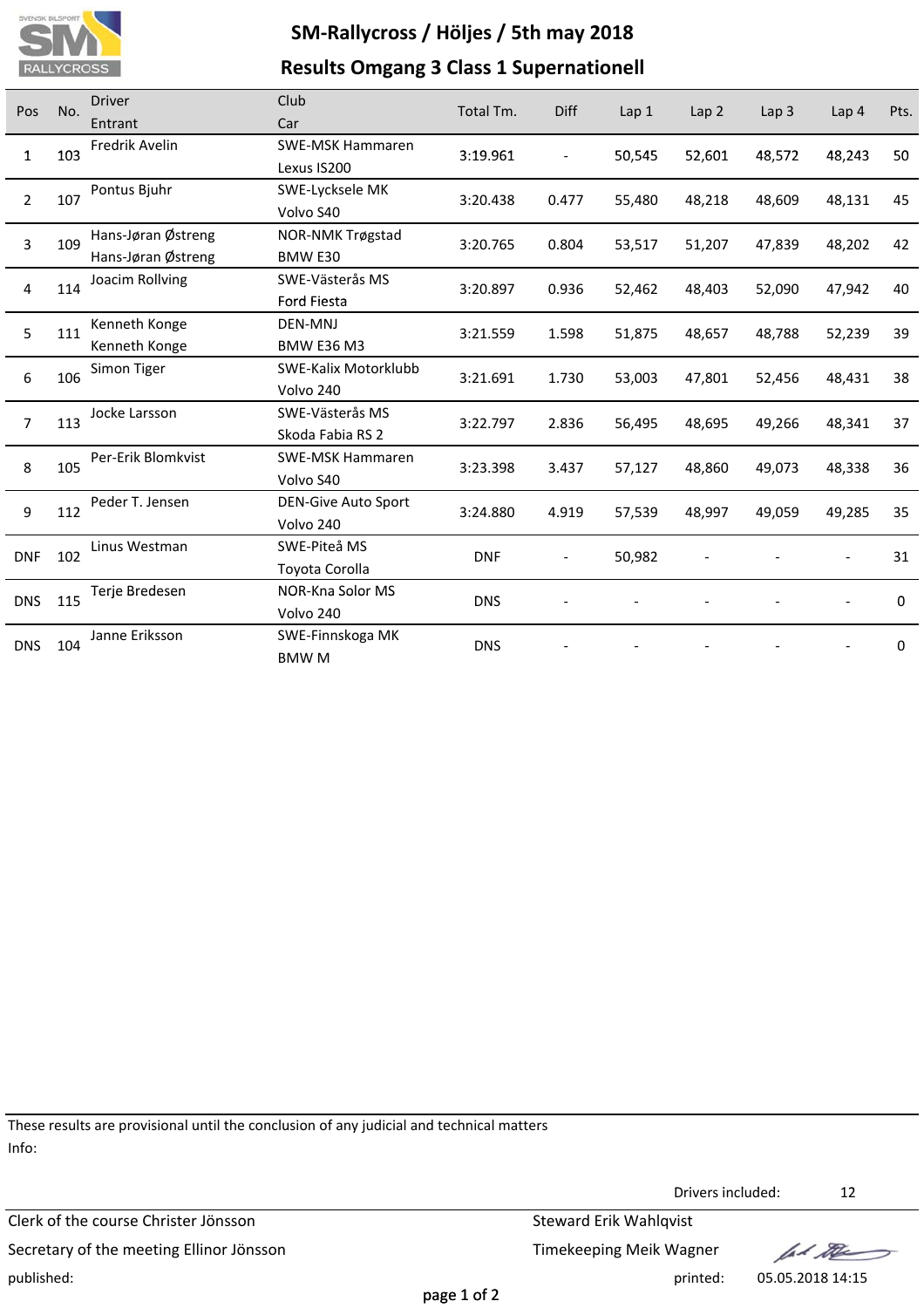

### **Results Omgang 3 Class 1 Supernationell**

| Pos | No. | <b>Driver</b> | Club | Total Tm. | Diff | Lap 1 | Lap <sub>2</sub> | Lap <sub>3</sub> | Lap 4 | Pts. |
|-----|-----|---------------|------|-----------|------|-------|------------------|------------------|-------|------|
|     |     | Entrant       | Car  |           |      |       |                  |                  |       |      |

These results are provisional until the conclusion of any judicial and technical matters Info:

Clerk of the course Christer Jönsson Steward Erik Wahlqvist Secretary of the meeting Ellinor Jönsson Secretary of the meeting Ellinor Jönsson published: printed: 05.05.2018 14:15

Drivers included: 12 Drivers

lad the

page 2 of 2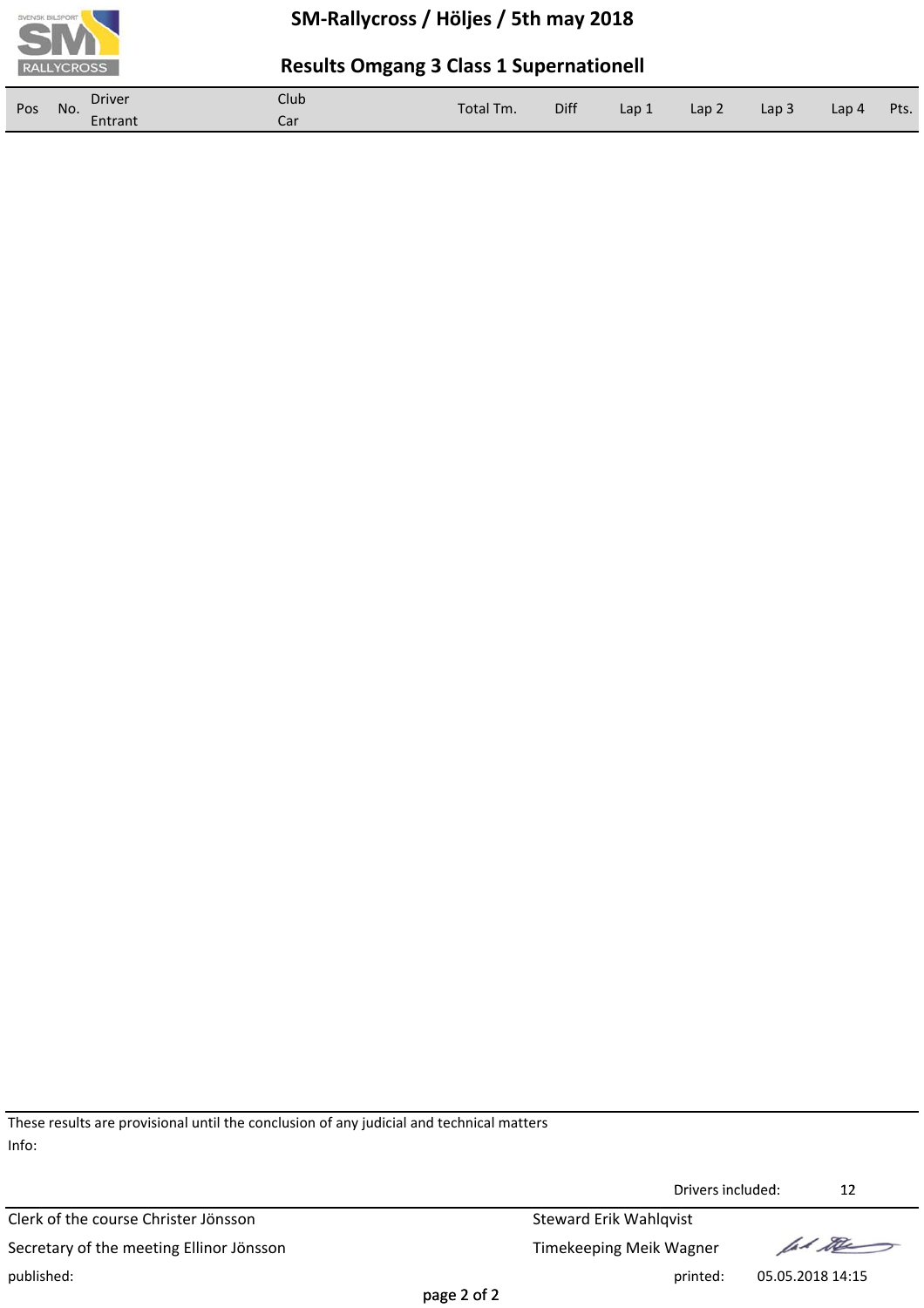

## **SM‐Rallycross / Höljes / 5th may 2018 Results Intermediate OMG 1‐3 Class 1 Supernationell**

| Pos            | No. | <b>Driver</b><br>Entrant                     | Club<br>Car                              | OMG <sub>1</sub> | OMG <sub>2</sub>                 | OMG <sub>3</sub>        | <b>OMG</b><br>total | Int<br>Pts.    | SF <sub>1</sub> | SF <sub>2</sub> | Final | <b>CH</b><br>Pts. |
|----------------|-----|----------------------------------------------|------------------------------------------|------------------|----------------------------------|-------------------------|---------------------|----------------|-----------------|-----------------|-------|-------------------|
| $\mathbf{1}$   |     | 103 Fredrik Avelin                           | <b>SWE-MSK Hammaren</b><br>Lexus IS200   | 42               | 50<br>3:21.675 3:17.829 3:19.961 | 50                      | 142                 | 16             |                 |                 |       | 16                |
| $\overline{2}$ |     | 109 Hans-Jøran Østreng<br>Hans-Jøran Østreng | <b>SWE-NMK Trøgstad</b><br>BMW E30       | 50               | 45<br>3:19.582 3:18.537 3:20.765 | 42                      | 137                 | 15             |                 |                 |       | 15                |
| 3              |     | 107 Pontus Bjuhr                             | SWE-Lycksele MK<br>Volvo S40             | 39               | 39<br>3:23.492 3:22.325 3:20.438 | 45                      | 123                 | 14             |                 |                 |       | 14                |
| 4              |     | 102 Linus Westman                            | SWE-Piteå MS<br><b>Toyota Corolla</b>    | 45               | 42<br>3:21.043 3:19.082          | 31<br><b>DNF</b>        | 118                 | 13             |                 |                 |       | 13                |
| 5              |     | 114 Joacim Rollving                          | SWE-Västerås MS<br>Ford Fiesta           | 40               | 34<br>3:22.173 3:27.937 3:20.897 | 40                      | 114                 | 12             |                 |                 |       | 12                |
| 6              |     | 111 Kenneth Konge<br>Kenneth Konge           | SWE-MNJ<br><b>BMW E36 M3</b>             | 35               | 36<br>3:31.973 3:25.535 3:21.559 | 39                      | 110                 | 11             |                 |                 |       | 11                |
| $\overline{7}$ |     | 105 Per-Erik Blomkvist                       | <b>SWE-MSK Hammaren</b><br>Volvo S40     | 34               | 40<br>1:47.430 3:21.821 3:23.398 | 36                      | 110                 | 10             |                 |                 |       | 10                |
| 8              |     | 113 Jocke Larsson                            | SWE-Västerås MS<br>Skoda Fabia RS 2      | 37               | 35<br>3:27.161 3:26.142 3:22.797 | 37                      | 109                 | 9              |                 |                 |       | 9                 |
| 9              |     | 106 Simon Tiger                              | <b>SWE-Kalix Motorklubb</b><br>Volvo 240 | 31<br><b>DNF</b> | 38                               | 38<br>3:22.997 3:21.691 | 107                 | 8              |                 |                 |       | 8                 |
| 10             |     | 112 Peder T. Jensen                          | <b>SWE-Give Auto Sport</b><br>Volvo 240  | 38               | 33<br>3:24.692 3:28.035 3:24.880 | 35                      | 106                 | $\overline{7}$ |                 |                 |       | $\overline{ }$    |
| 11             |     | 104 Janne Eriksson                           | SWE-Finnskoga MK<br><b>BMWM</b>          | 36               | 37<br>3:30.298 3:24.904          | 0<br><b>DNS</b>         | 73                  | 6              |                 |                 |       | 6                 |
| 12             |     | 115 Terje Bredesen                           | Kna Solor MS<br>Volvo 240                | 0<br><b>DNS</b>  | $\Omega$<br><b>DNS</b>           | $\Omega$<br><b>DNS</b>  | 0                   | 5              |                 |                 |       | 5                 |

These results are provisional until the conclusion of any judicial and technical matters Info

Clerk of the course Christer Jönsson Steward Erik Wahlqvist Secretary of the meeting Ellinor Jönsson Timekeeping Meik Wagner published: printed: 05.05.2018 14:16

Drivers included: 12

lad the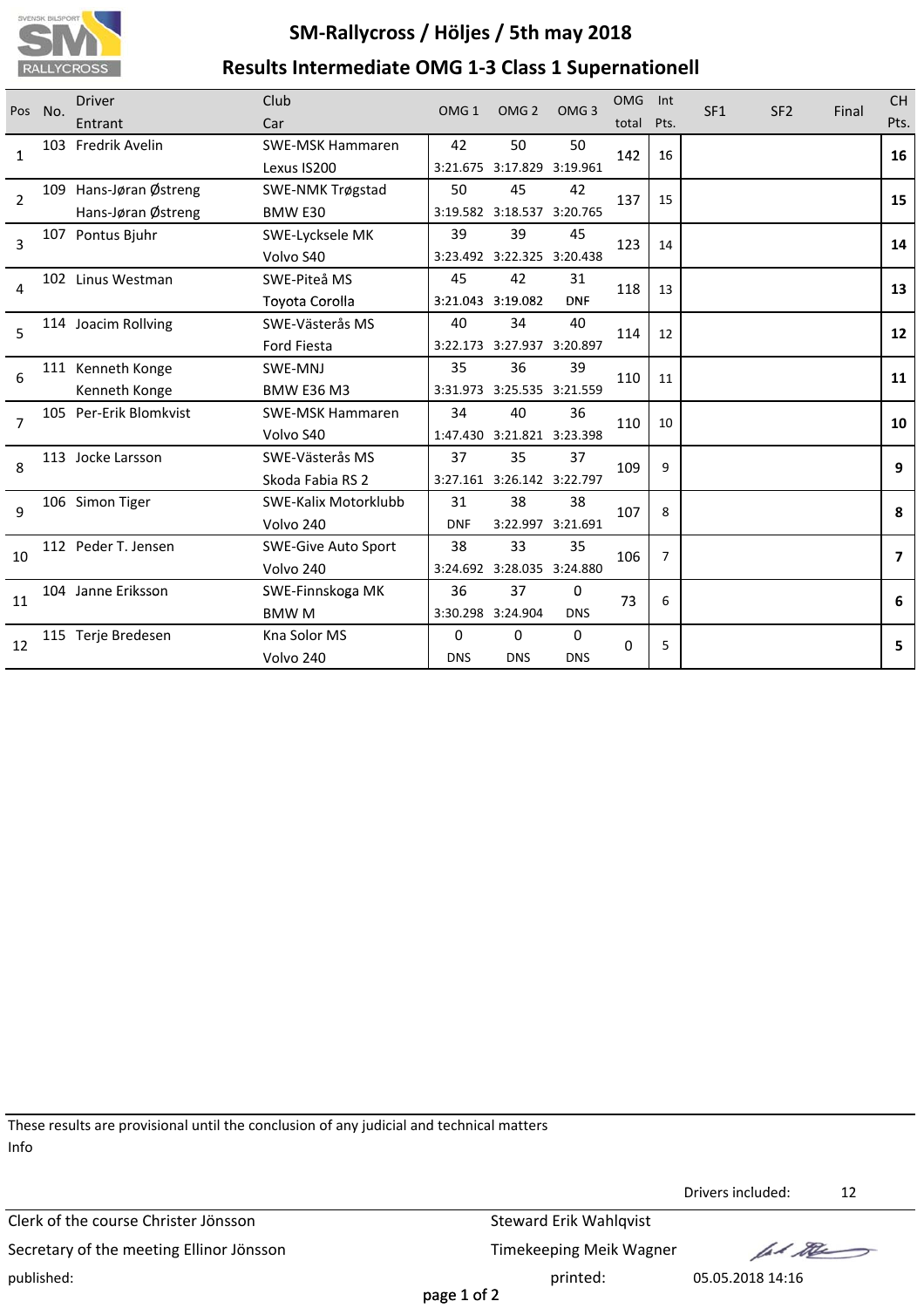

### **Results Intermediate OMG 1‐3 Class 1 Supernationell**

| Pos<br>No. | Driver  | Club | OMG : | OMG <sub>2</sub> | OMG <sub>3</sub> | <b>OMG</b> | Int  | SF <sub>1</sub> | SF <sub>2</sub> | Final | $\sim$                   |
|------------|---------|------|-------|------------------|------------------|------------|------|-----------------|-----------------|-------|--------------------------|
|            | Entrant | Cai. |       |                  |                  | total      | Pts. |                 |                 |       | D <sub>tc</sub><br>∶ ເວ. |

These results are provisional until the conclusion of any judicial and technical matters Info

Clerk of the course Christer Jönsson Steward Erik Wahlqvist Secretary of the meeting Ellinor Jönsson Timekeeping Meik Wagner published: printed: 05.05.2018 14:16

Drivers included: 12 Drivers

ford the

page 2 of 2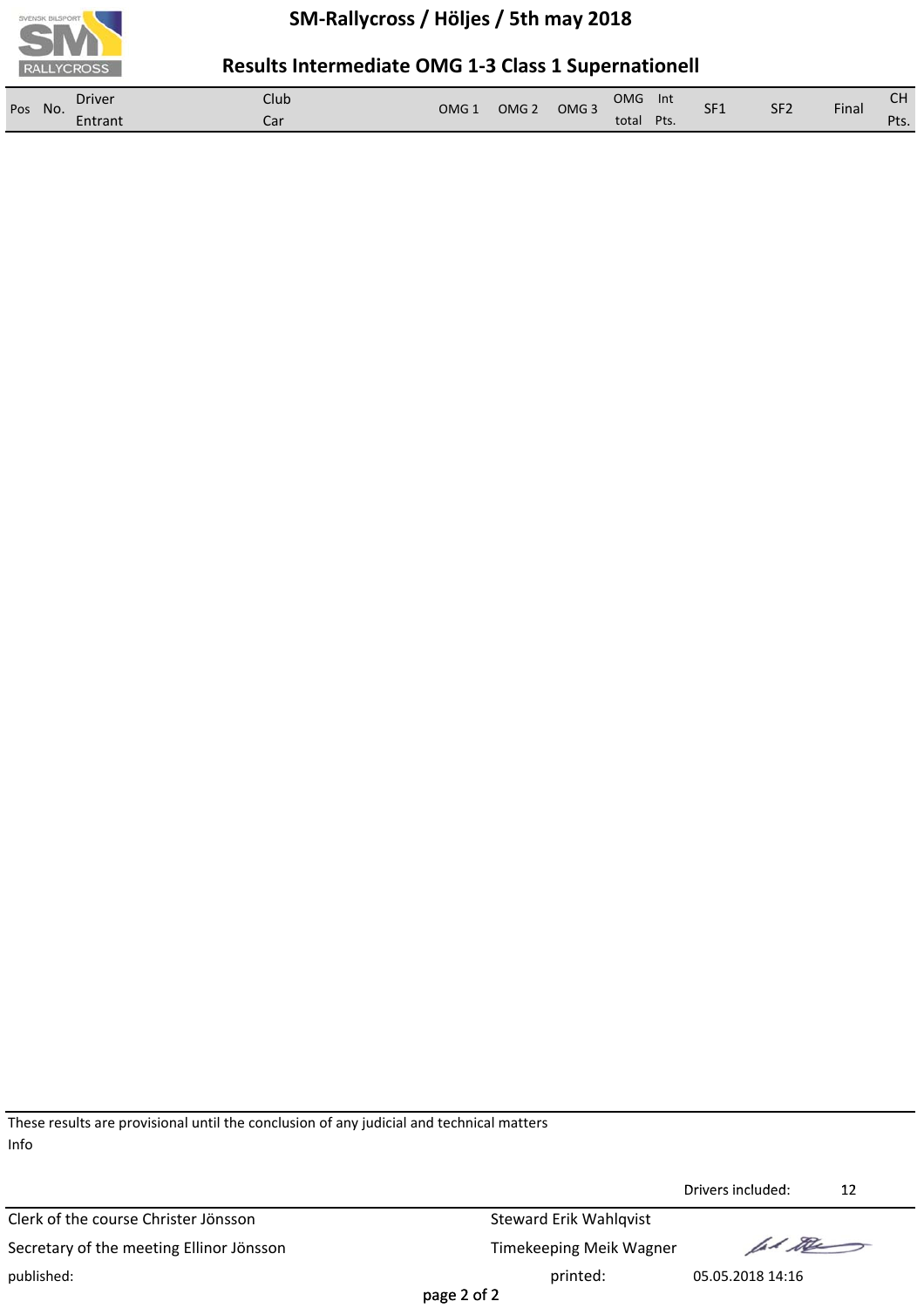

### **Class 1 Supernationell**

|                | <b>Startgrid Semifinal 1</b> |                    |  |  |  |  |  |  |  |
|----------------|------------------------------|--------------------|--|--|--|--|--|--|--|
| Pos            | No.                          | Name               |  |  |  |  |  |  |  |
| 1              | 103                          | Fredrik Avelin     |  |  |  |  |  |  |  |
| $\overline{2}$ | 107                          | Pontus Bjuhr       |  |  |  |  |  |  |  |
| 3              | 114                          | Joacim Rollving    |  |  |  |  |  |  |  |
| 4              | 105                          | Per-Erik Blomkvist |  |  |  |  |  |  |  |
| 5              | 106                          | Simon Tiger        |  |  |  |  |  |  |  |
| 6              | 104                          | Janne Eriksson     |  |  |  |  |  |  |  |

|               | <b>Startgrid Semifinal 2</b> |                    |  |  |  |  |  |  |  |  |  |
|---------------|------------------------------|--------------------|--|--|--|--|--|--|--|--|--|
| Pos           | Nο                           | Name               |  |  |  |  |  |  |  |  |  |
| 1             | 109                          | Hans-Jøran Østreng |  |  |  |  |  |  |  |  |  |
| $\mathcal{P}$ | 102                          | Linus Westman      |  |  |  |  |  |  |  |  |  |
| 3             | 111                          | Kenneth Konge      |  |  |  |  |  |  |  |  |  |
| 4             | 113                          | Jocke Larsson      |  |  |  |  |  |  |  |  |  |
| 5             | 112                          | Peder T. Jensen    |  |  |  |  |  |  |  |  |  |
|               | 115                          | Terje Bredesen     |  |  |  |  |  |  |  |  |  |

| <b>Reserve Drivers</b> |     |      |  |  |  |  |  |  |  |
|------------------------|-----|------|--|--|--|--|--|--|--|
| Pos                    | No. | Name |  |  |  |  |  |  |  |
| 1                      |     |      |  |  |  |  |  |  |  |
| $\mathfrak z$          |     |      |  |  |  |  |  |  |  |
| 3                      |     |      |  |  |  |  |  |  |  |
| 4                      |     |      |  |  |  |  |  |  |  |
| 5                      |     |      |  |  |  |  |  |  |  |
|                        |     |      |  |  |  |  |  |  |  |

Clerk of the course Christer Jönsson Steward Erik Wahlqvist Secretary of the meeting Ellinor Jönsson Timekeeping Meik Wagner published: printed: 05.05.2018 14:16

for the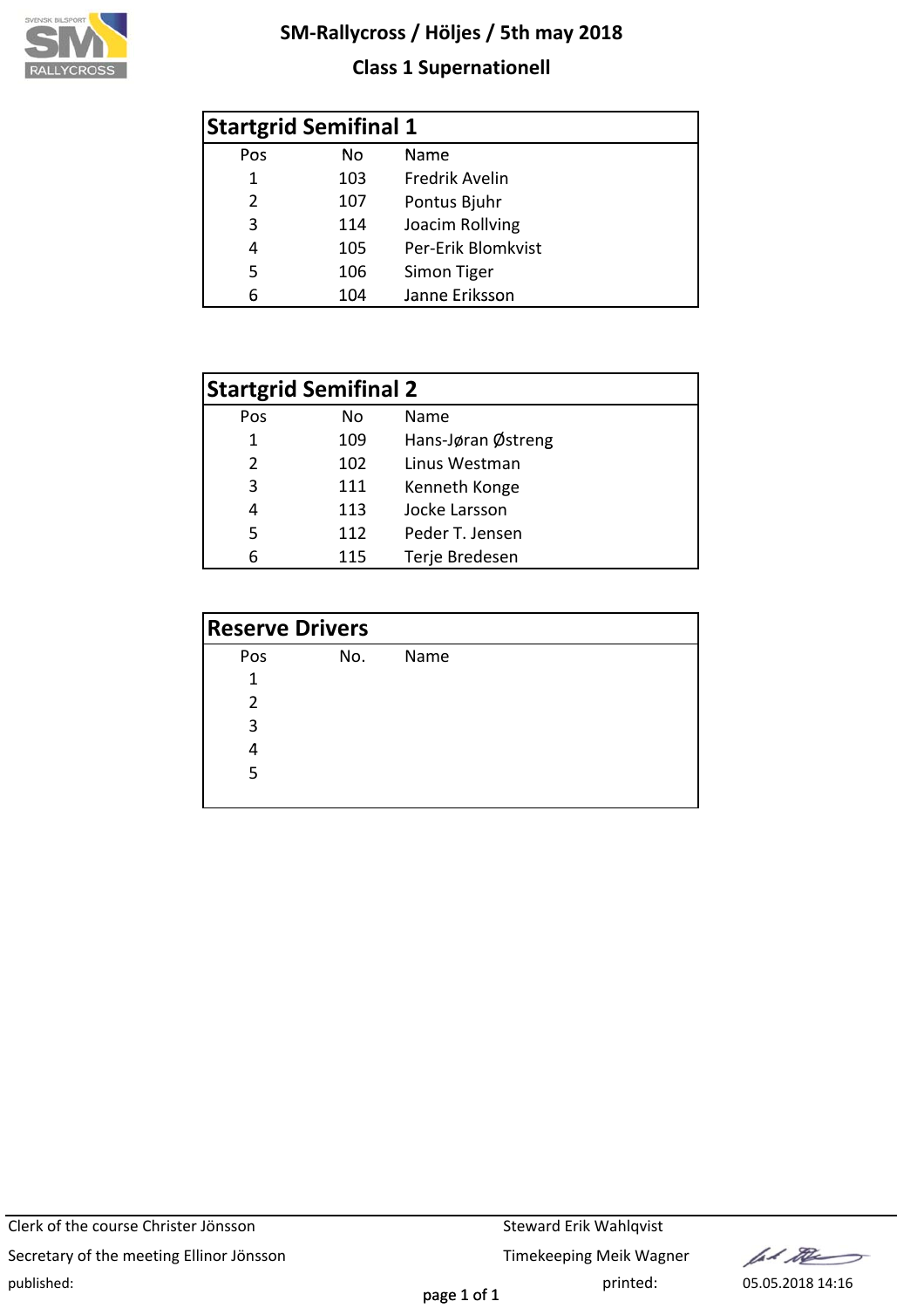

## **SM‐Rallycross / Höljes / 5th may 2018 Results Semifinal 1 Class 1 Supernationell**

| Pos | No. | <b>Driver</b>      | Club                 | Laps | Total Tm. | Diff   | Lap <sub>1</sub> | Lap <sub>2</sub> | Lap <sub>3</sub>         | Pts. |
|-----|-----|--------------------|----------------------|------|-----------|--------|------------------|------------------|--------------------------|------|
|     |     | Entrant            | Car                  |      |           |        | Lap <sub>4</sub> | Lap <sub>5</sub> | Lap $6$                  |      |
|     | 103 | Fredrik Avelin     | SWE-MSK Hammaren     | 5    | 4:04.504  |        | 50,618           | 47,818           | 47,863                   | 6    |
|     |     |                    | Lexus IS200          |      |           |        | 47,788           | 50,417           | $\overline{\phantom{a}}$ |      |
| 2   | 107 | Pontus Bjuhr       | SWE-Lycksele MK      | 5    | 4:05.430  | 0.926  | 51,348           | 47,839           | 47,804                   | 5    |
|     |     |                    | Volvo S40            |      |           |        | 50,907           | 47,532           |                          |      |
| 3   | 106 | Simon Tiger        | SWE-Kalix Motorklubb | 5    | 4:06.796  | 2.292  | 52,153           | 48,190           | 47,505                   | 4    |
|     |     |                    | Volvo 240            |      |           |        | 47,629           | 51,319           |                          |      |
| 4   | 105 | Per-Erik Blomkvist | SWE-MSK Hammaren     | 5    | 4:12.583  | 8.079  | 53,125           | 52,157           | 49,843                   | 3    |
|     |     |                    | Volvo S40            |      |           |        | 47,727           | 49,731           |                          |      |
| 5   | 104 | Janne Eriksson     | SWE-Finnskoga MK     | 3    | 2:35.426  | 2 Laps | 57,120           | 48,669           | 49,637                   |      |
|     |     |                    | BMW M                |      |           |        |                  |                  |                          |      |
| 6   | 114 | Joacim Rollving    | SWE-Västerås MS      | 3    | 2:42.502  | 2 Laps | 54,635           | 47,924           | 59,943                   |      |
|     |     |                    | <b>Ford Fiesta</b>   |      |           |        |                  |                  |                          |      |

These results are provisional until the conclusion of any judicial and technical matters

Info:

Clerk of the course Christer Jönsson Steward Erik Wahlqvist Secretary of the meeting Ellinor Jönsson Timekeeping Meik Wagner published: printed: 05.05.2018 15:21

Drivers included: 6

fel the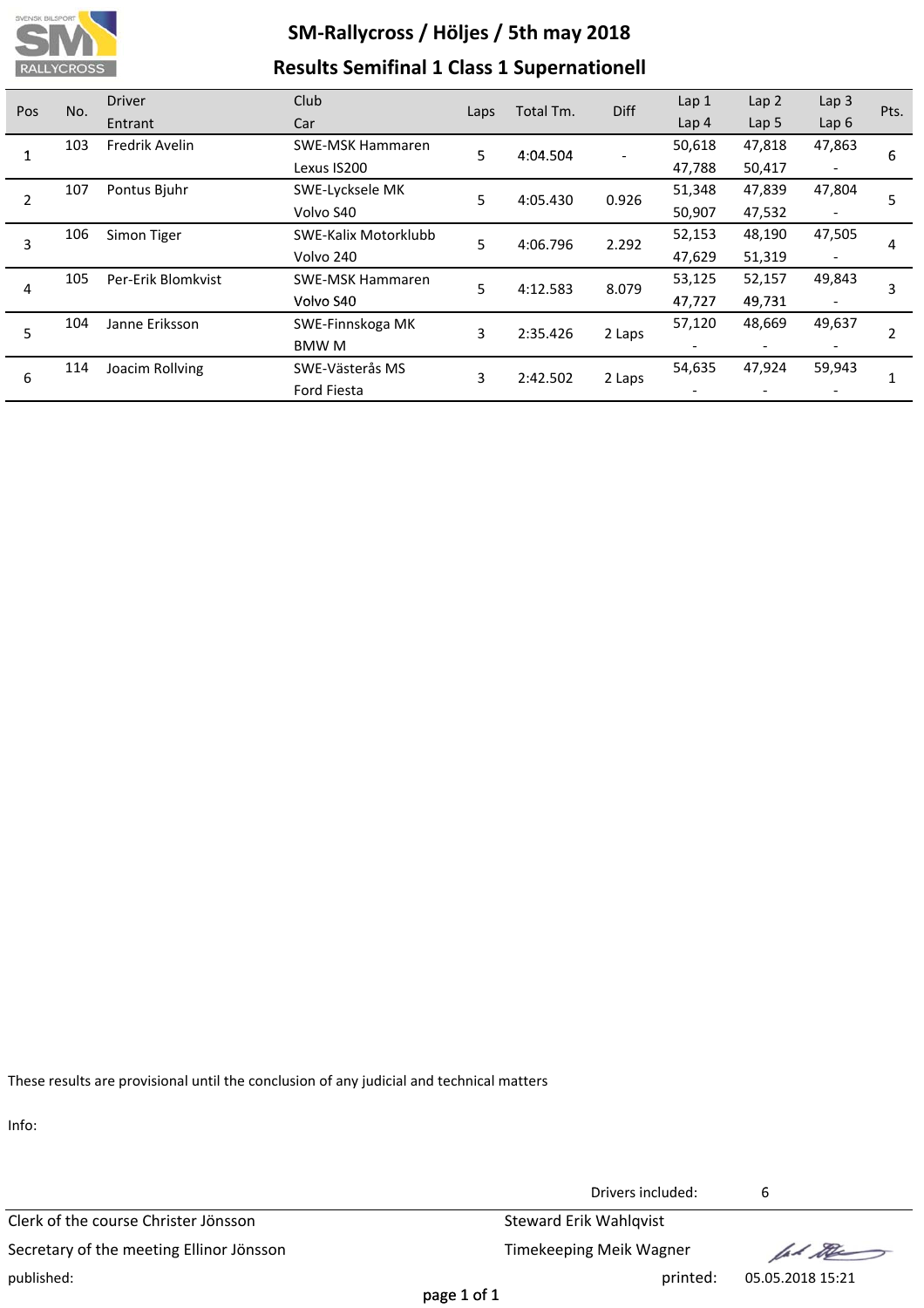

## **SM‐Rallycross / Höljes / 5th may 2018 Results Semifinal 2 Class 1 Supernationell**

| Pos | No. | <b>Driver</b>      | Club                       | Laps | Total Tm.                | <b>Diff</b> | Lap 1            | Lap <sub>2</sub> | Lap <sub>3</sub>         | Pts. |
|-----|-----|--------------------|----------------------------|------|--------------------------|-------------|------------------|------------------|--------------------------|------|
|     |     | Entrant            | Car                        |      |                          |             | Lap <sub>4</sub> | Lap <sub>5</sub> | Lap $6$                  |      |
|     | 102 | Linus Westman      | SWE-Piteå MS               | 5    | 4:05.721                 |             | 52,178           | 47,387           | 47,599                   | 6    |
|     |     |                    | Toyota Corolla             |      |                          |             | 47,566           | 50,991           | -                        |      |
| 2   | 113 | Jocke Larsson      | SWE-Västerås MS            | 5    | 4:11.370                 | 5.649       | 56,216           | 48,531           | 48,472                   |      |
|     |     |                    | Skoda Fabia RS 2           |      |                          |             | 49,001           | 49,150           | $\overline{\phantom{a}}$ |      |
| 3   | 111 | Kenneth Konge      | DEN-MNJ                    | 5    | 4:11.901                 | 6.180       | 53,087           | 48,750           | 48,715                   | 4    |
|     |     | Kenneth Konge      | <b>BMW E36 M3</b>          |      |                          |             | 48,803           | 52,546           | $\overline{\phantom{a}}$ |      |
| 4   | 112 | Peder T. Jensen    | <b>DEN-Give Auto Sport</b> | 5    | 4:15.511                 | 9.790       | 58,057           | 48,880           | 49,059                   | 3    |
|     |     |                    | Volvo 240                  |      |                          |             | 50,027           | 49,488           | $\overline{\phantom{a}}$ |      |
| 5   | 109 | Hans-Jøran Østreng | NOR-NMK Trøgstad           | 0    | $\overline{\phantom{a}}$ |             |                  |                  |                          |      |
|     |     | Hans-Jøran Østreng | BMW E30                    |      |                          |             |                  |                  | $\overline{\phantom{a}}$ |      |

These results are provisional until the conclusion of any judicial and technical matters

Info:

Clerk of the course Christer Jönsson Steward Erik Wahlqvist Secretary of the meeting Ellinor Jönsson Timekeeping Meik Wagner published: printed: 05.05.2018 15:29

Drivers included: 5

ford the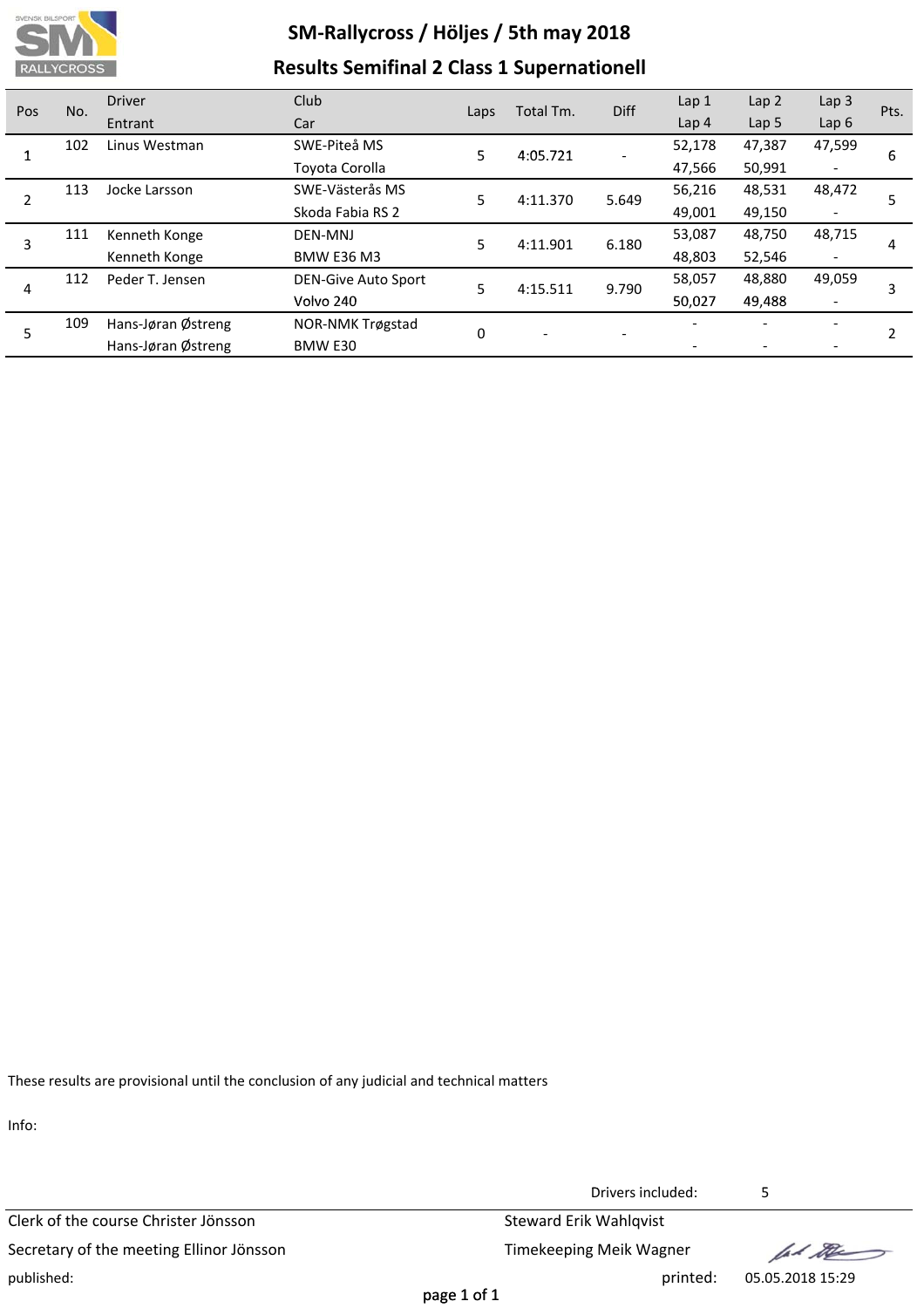

### **Class 1 Supernationell**

| <b>Startgrid Final</b> |     |                |  |  |  |  |  |  |  |
|------------------------|-----|----------------|--|--|--|--|--|--|--|
| Pos                    | No  | Name           |  |  |  |  |  |  |  |
| 1                      | 103 | Fredrik Avelin |  |  |  |  |  |  |  |
| $\mathcal{P}$          | 102 | Linus Westman  |  |  |  |  |  |  |  |
| 3                      | 107 | Pontus Bjuhr   |  |  |  |  |  |  |  |
| 4                      | 113 | Jocke Larsson  |  |  |  |  |  |  |  |
| 5                      | 111 | Kenneth Konge  |  |  |  |  |  |  |  |
| 6                      | 106 | Simon Tiger    |  |  |  |  |  |  |  |

| <b>Reserve Drivers</b> |     |                    |
|------------------------|-----|--------------------|
| Pos                    | No. | Name               |
| 1                      | 105 | Per-Erik Blomkvist |
| $\mathcal{P}$          | 112 | Peder T. Jensen    |
| 3                      | 109 | Hans-Jøran Østreng |
| 4                      | 104 | Janne Eriksson     |
| 5                      | 114 | Joacim Rollving    |
| հ                      |     |                    |

let the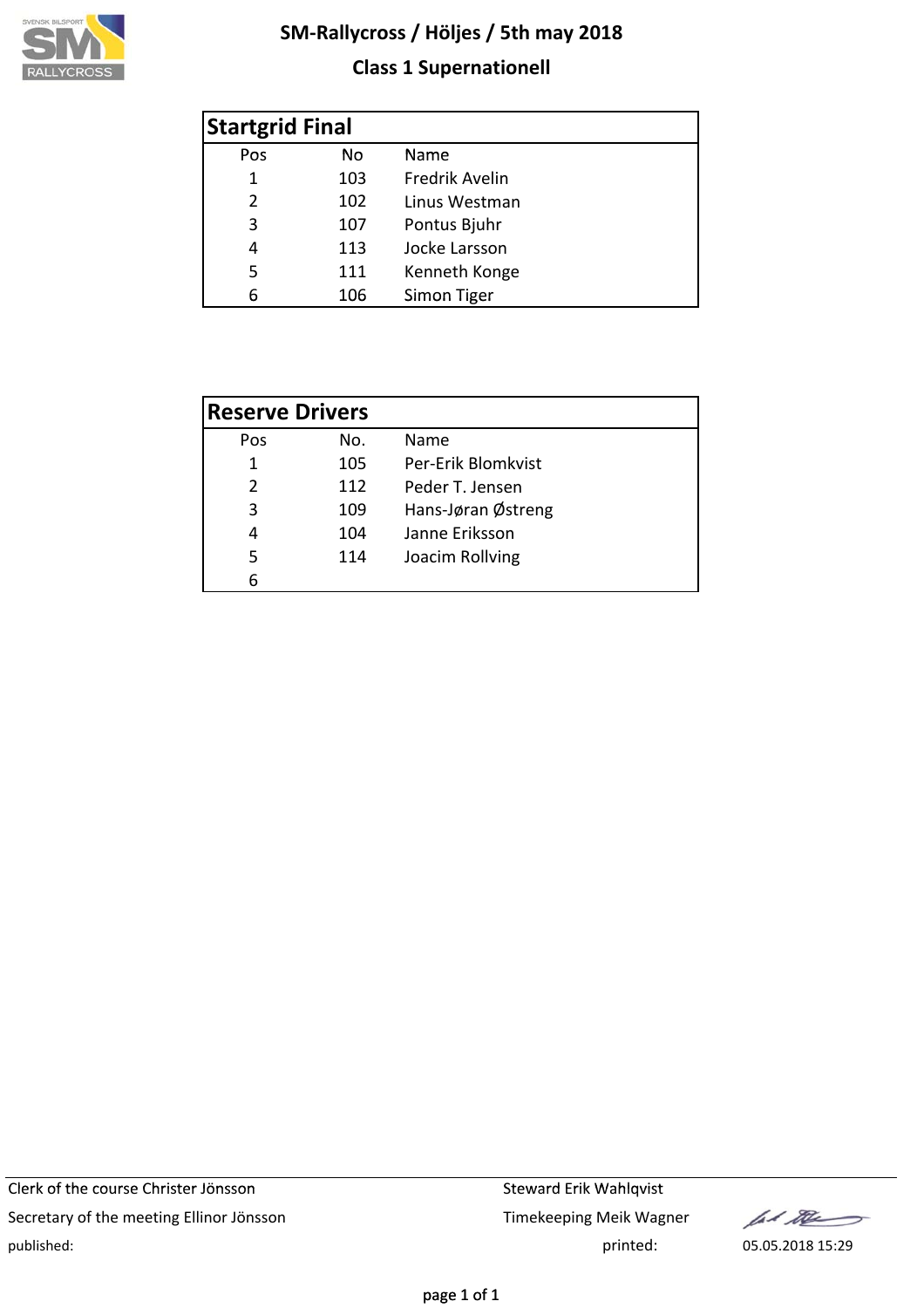

### **Results Final Class 1 Supernationell**

| Pos                  | No.            | <b>Driver</b>           | Club                 | Laps     | Total Tm. | <b>Diff</b> | Lap <sub>1</sub>         | Lap <sub>2</sub>         | Lap <sub>3</sub> | Pts. |
|----------------------|----------------|-------------------------|----------------------|----------|-----------|-------------|--------------------------|--------------------------|------------------|------|
|                      |                | Entrant                 | Car                  |          |           |             | Lap <sub>4</sub>         | Lap <sub>5</sub>         | Lap $6$          |      |
| 102                  |                | Linus Westman           | SWE-Piteå MS         | 5.       | 4:00.673  |             | 49,582                   | 47,120                   | 46,841           | 8    |
|                      |                | Toyota Corolla          |                      |          |           | 46,603      | 50,527                   |                          |                  |      |
| 103<br>$\mathcal{P}$ | Fredrik Avelin | <b>SWE-MSK Hammaren</b> | 5                    | 4:02.798 | 2.125     | 50,149      | 47,240                   | 46,842                   |                  |      |
|                      |                |                         | Lexus IS200          |          |           |             | 50,973                   | 47,594                   |                  |      |
| 111<br>3             | Kenneth Konge  | DEN-MNJ                 | 5                    | 4:09.088 | 8.415     | 52,697      | 48,045                   | 47,480                   | 4                |      |
|                      |                | Kenneth Konge           | <b>BMW E36 M3</b>    |          |           |             | 48,392                   | 52,474                   |                  |      |
| 113<br>4             | Jocke Larsson  | SWE-Västerås MS         | 5                    | 4:10.258 | 9.585     | 56,755      | 47,827                   | 47,931                   | 3                |      |
|                      |                | Skoda Fabia RS 2        |                      |          |           | 48,844      | 48,901                   |                          |                  |      |
| 5                    | 107            | Pontus Bjuhr            | SWE-Lycksele MK      | 4        | 3:20.842  | 1 Lap       | 57,702                   | 47,714                   | 47,436           |      |
|                      |                | Volvo S40               |                      |          |           | 47,990      | $\overline{\phantom{a}}$ |                          |                  |      |
| 6                    | 106            | Simon Tiger             | SWE-Kalix Motorklubb | $\Omega$ |           |             | 2,923                    | $\overline{\phantom{m}}$ |                  |      |
|                      |                |                         | Volvo 240            |          |           |             |                          |                          |                  |      |

These results are provisional until the conclusion of any judicial and technical matters

Info:

Clerk of the course Christer Jönsson Steward Erik Wahlqvist Secretary of the meeting Ellinor Jönsson Timekeeping Meik Wagner published: printed: 05.05.2018 15:53

Drivers included: 6

let the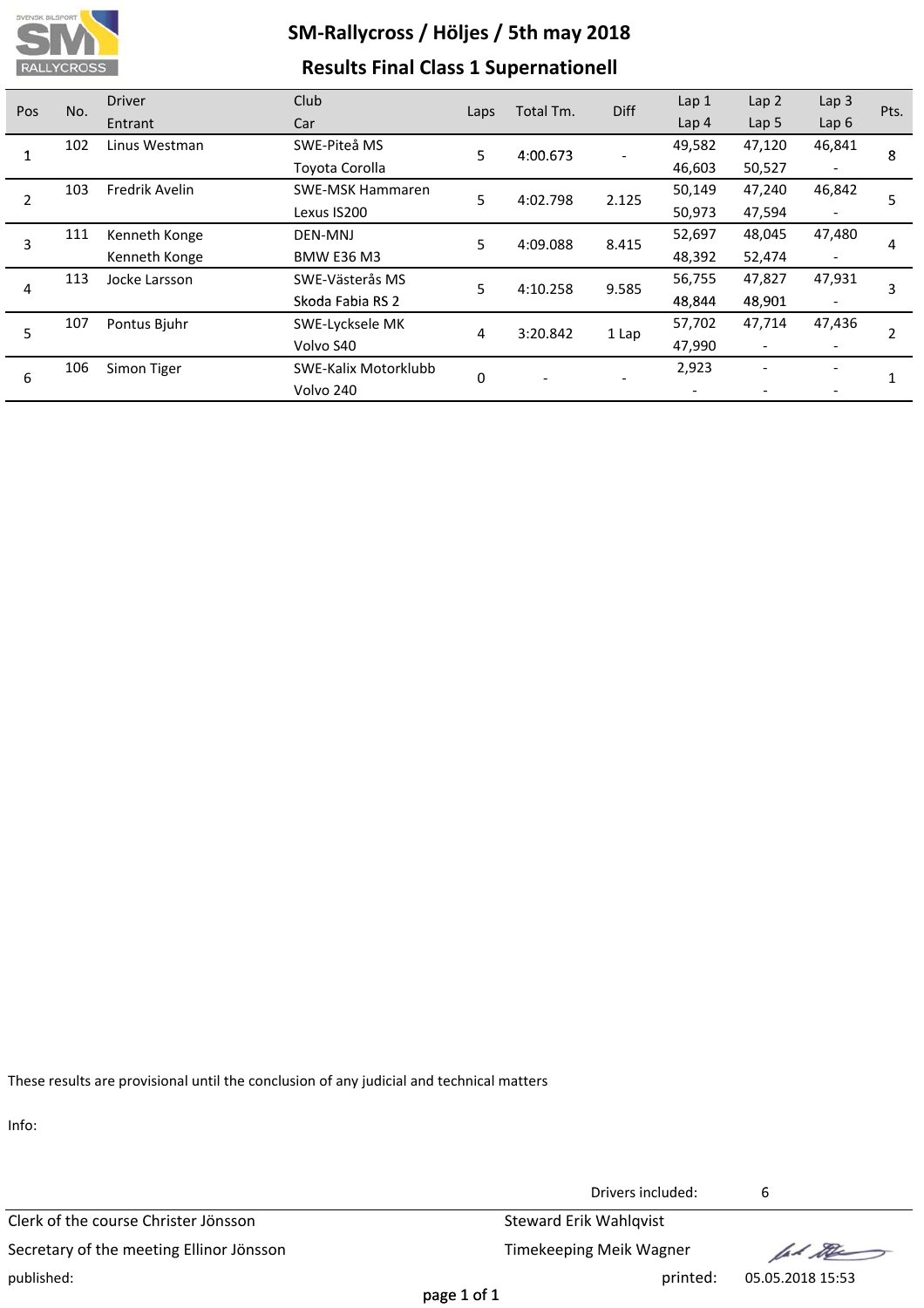

## **SM‐Rallycross / Höljes / 5th may 2018 Final Results Class 1 Supernationell**

| No.<br>Pos     |                     | <b>Driver</b>                           | Club                                             | OMG <sub>1</sub>           | OMG <sub>2</sub>           | OMG <sub>3</sub> | <b>OMG</b>     | Int            | SF1          | SF <sub>2</sub> | Final    | <b>CH</b> |
|----------------|---------------------|-----------------------------------------|--------------------------------------------------|----------------------------|----------------------------|------------------|----------------|----------------|--------------|-----------------|----------|-----------|
|                | Entrant             | Car                                     |                                                  |                            |                            | total            | Pts.           |                |              |                 |          |           |
| 1              | 102 Linus Westman   | SWE-Piteå MS                            | 45                                               | 42                         | 31                         | 118<br>13        |                |                | 6            | 8               | 27       |           |
|                |                     |                                         | Toyota Corolla                                   |                            | 3:21.043 3:19.082          | <b>DNF</b>       |                |                |              | 4:05.721        | 4:00.673 |           |
| $\overline{2}$ |                     | 103 Fredrik Avelin                      | <b>SWE-MSK Hammaren</b>                          | 42                         | 50                         | 50               | 142            | 16             | 6            |                 | 5        | 27        |
|                |                     | Lexus IS200                             |                                                  | 3:21.675 3:17.829 3:19.961 |                            |                  |                | 4:04.504       |              | 4:02.798        |          |           |
| 3              |                     | 111 Kenneth Konge                       | SWE-MNJ                                          | 35                         | 36                         | 39               | 110            | 11             |              | 4               | 4        | 19        |
|                |                     | Kenneth Konge                           | <b>BMW E36 M3</b>                                |                            | 3:31.973 3:25.535 3:21.559 |                  |                |                |              | 4:11.901        | 4:09.088 |           |
|                |                     | 113 Jocke Larsson                       | SWE-Västerås MS                                  | 37                         | 35                         | 37               | 109            | 9              |              | 5               | 3        | 17        |
|                | 4                   |                                         | Skoda Fabia RS 2                                 |                            | 3:27.161 3:26.142 3:22.797 |                  |                |                |              | 4:11.370        | 4:10.258 |           |
| 5              | 107 Pontus Bjuhr    | SWE-Lycksele MK                         | 39                                               | 39                         | 45                         | 123              | 14             | 5              |              | 2               | 21       |           |
|                |                     |                                         | Volvo S40                                        |                            | 3:23.492 3:22.325 3:20.438 |                  |                |                | 4:05.430     |                 | 3:20.842 |           |
| 6              | 106 Simon Tiger     | SWE-Kalix Motorklubb                    | 31                                               | 38                         | 38                         |                  | 107<br>8       | 4              |              | $\mathbf{1}$    | 13       |           |
|                |                     | Volvo 240                               | <b>DNF</b>                                       |                            | 3:22.997 3:21.691          |                  |                | 4:06.796       |              | $\Omega$        |          |           |
| $\overline{7}$ | 109                 | Hans-Jøran Østreng                      | <b>SWE-NMK Trøgstad</b>                          | 50                         | 45                         | 42               | 137            | 15             |              | $\overline{2}$  |          | 17        |
|                |                     | Hans-Jøran Østreng                      | BMW E30                                          |                            | 3:19.582 3:18.537 3:20.765 |                  |                |                |              | $\Omega$        |          |           |
| 8              |                     | 114 Joacim Rollving                     | SWE-Västerås MS                                  | 40                         | 34                         | 40               | 114            | 12             | $\mathbf{1}$ |                 |          | 13        |
|                |                     |                                         | 3:22.173 3:27.937 3:20.897<br><b>Ford Fiesta</b> |                            |                            |                  | 2:42.502       |                |              |                 |          |           |
| $\mathbf{q}$   |                     | 105 Per-Erik Blomkvist                  | <b>SWE-MSK Hammaren</b>                          | 34                         | 40                         | 36               | 110            | 10             | 3            |                 |          | 13        |
|                |                     | Volvo S40                               |                                                  | 1:47.430 3:21.821 3:23.398 |                            |                  |                | 4:12.583       |              |                 |          |           |
| 10             | 112 Peder T. Jensen | 38<br><b>SWE-Give Auto Sport</b>        |                                                  | 33                         | 35                         | 106              | $\overline{7}$ |                | 3            |                 | 10       |           |
|                |                     | 3:24.692 3:28.035 3:24.880<br>Volvo 240 |                                                  |                            |                            | 4:15.511         |                |                |              |                 |          |           |
|                | 104 Janne Eriksson  | SWE-Finnskoga MK                        | 36                                               | 37                         | 0                          | 73               | 6              | $\overline{2}$ |              |                 | 8        |           |
|                | 11                  |                                         | <b>BMWM</b>                                      |                            | 3:30.298 3:24.904          | <b>DNS</b>       |                |                | 2:35.426     |                 |          |           |
| 12             |                     | 115 Terje Bredesen                      | Kna Solor MS                                     | $\Omega$                   | 0                          | 0                |                |                |              |                 |          | 5         |
|                |                     |                                         | Volvo 240                                        | <b>DNS</b>                 | <b>DNS</b>                 | <b>DNS</b>       | 0              | 5              |              |                 |          |           |
|                |                     |                                         |                                                  |                            |                            |                  |                |                |              |                 |          |           |

These results are provisional until the conclusion of any judicial and technical matters Info

Clerk of the course Christer Jönsson Steward Erik Wahlqvist Secretary of the meeting Ellinor Jönsson Timekeeping Meik Wagner published: printed: 05.05.2018 15:54

Drivers included: 12

lad the